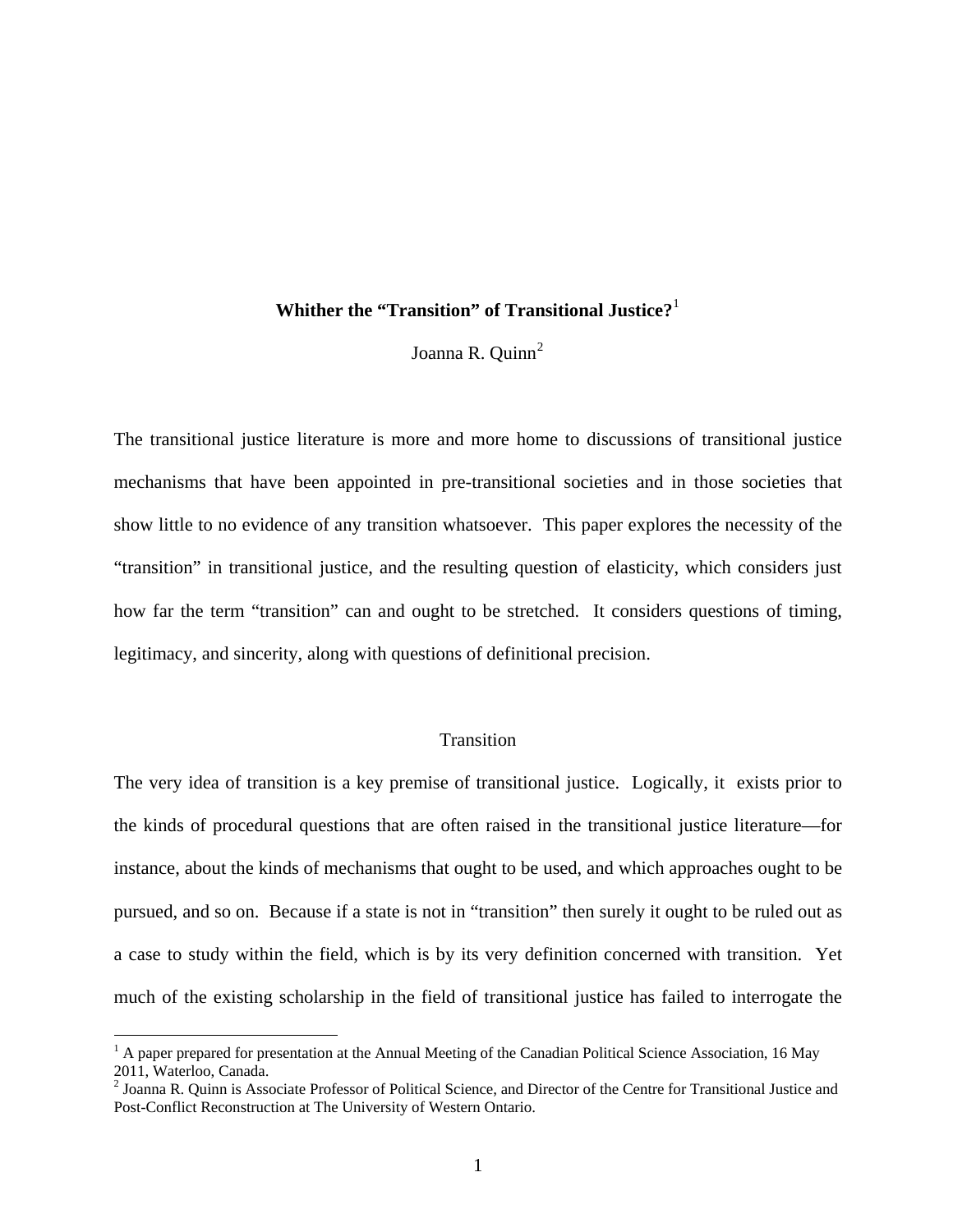meaning and utility of the very "transition" that lies at its heart. Scholars like me, for example, have tended to adopt wholesale the idea that states that are at a crossroads of some kind are, in fact, fair game for consideration. The focus has rested, in particular, on those states that have experienced extreme violence and mass violations of human rights.

 When scholars have gone about defining the field, as a result, transitional justice has been defined as "the process by which societies move either from war to peace or from a repressive/authoritarian regime to democracy, while dealing with resulting questions of justice and what to do with social, political, and economic institutions.<sup>[3](#page-1-0)</sup> Or as "societal responses to severe repression, societal violence, and systemic human rights violations that seek to establish the truth about the past [and] determine accountability."<sup>[4](#page-1-1)</sup> Still others have discussed transitional justice as "the range of judicial and non-judicial mechanisms aimed at dealing with a legacy of large-scale abuses of human rights and/or violations of international humanitarian law."<sup>[5](#page-1-2)</sup>

 It is not at all clear that there is any broad understanding, still, of just what it is that is being transitioned to. Some of the literature insists that transitional justice contributes to democratization. <sup>[6](#page-1-3)</sup> Other scholars and practitioners claim that it leads to long-term peace.<sup>[7](#page-1-4)</sup> Some of the mechanisms themselves have been explicitly branded with names that elucidate their state's particular hope for what comes next: Peru, Liberia, Timor-Leste, and a host of others, for example, have explicitly included "reconciliation" in the titles of their truth commissions, a sure signal of what they aimed to do. But even here, there is no broad agreement.

<span id="page-1-0"></span><sup>3</sup> Lucy Hovil and Joanna R. Quinn, "Peace First. Justice Later: Traditional Justice in Northern Uganda," *Refugee Law Project Working Paper Series*, Working Paper No. 17, 8 July 2005, 10. 4

<span id="page-1-1"></span>Hugo van der Merwe, Victoria Baxter, and Audrey Chapman, *Assessing the Impact of Transitional Justice: Challenges for Empirical Research* (Washington: USIP Press, 2009), 1-2.

<span id="page-1-2"></span>Rachel Kerr and Eirin Mobekk, *Peace and Justice* (Malden, MA: Polity Press, 2007), 3.

<span id="page-1-3"></span>See, for example, Neil J. Kritz, "The Dilemmas of Transitional Justice," in *Transitional Justice*, ed. Neil J. Kritz, vol. 1 (Washington: USIP Press, 1995), xxx.

<span id="page-1-4"></span><sup>7</sup> See, for example, United Nations Secretary General, *Report of the Secretary General: The rule of law and transitional justice in conflict and post-conflict situations*, 2004, S/2004/616, 3.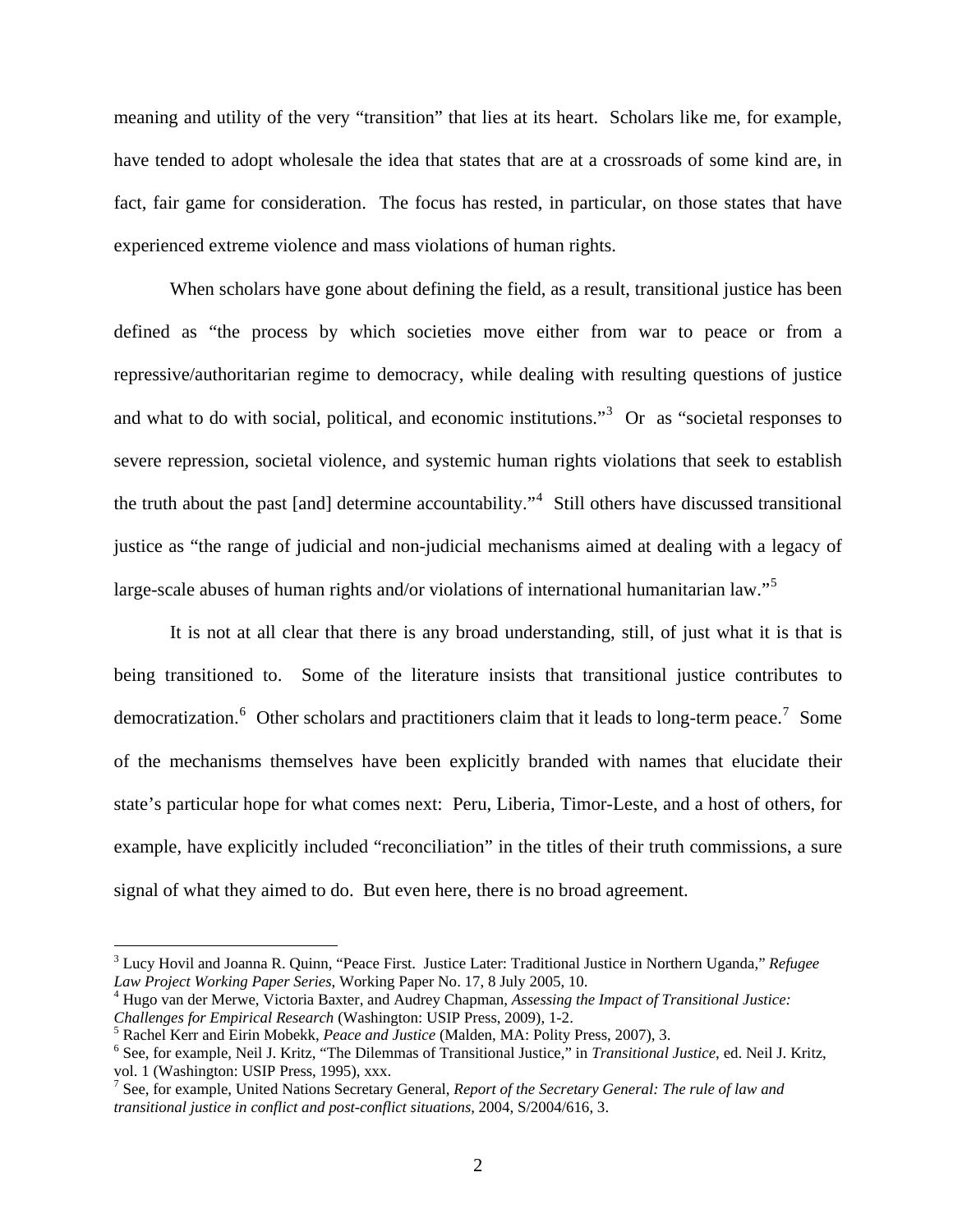Much of the literature has grandly assumed that transition is tantamount to transformation, and that one equates with the other. $\delta$  Definitionally, however, transition is simply not the same thing as transformation. Transition is defined as "an event that results in a transformation,"<sup>[9](#page-2-1)</sup> and the two are, therefore, separate stages of a larger, sequenced whole. Indeed, as I have written elsewhere, transitional justice practices are meant,  $10$  in the end, lead to some kind of broader, more far-reaching transformation. This is important, for, until we know what we're looking for, it is impossible for us to find it.

 The kind of imprecision laid out above has allowed for a kind of definitional creep, a "steady loosening of a narrow definition"<sup>[11](#page-2-3)</sup>—in this case, the definition of transitional justice. Not clearly understanding the kind of transition that is expected or required; not having a precise definition on which to proceed; not knowing what is being transitioned to; and not understanding the nature of the transition and subsequent transformation that is expected; these misunderstood elements clearly must be investigated when looking at transition. And yet, they remain unconceptualized, under-theorized, and mis-understood.

 An example of this creep may be seen, for example, in the recent inclusion of truth commissions in so-called "settler societies" such as Canada and Australia, in transitional justice scholarship. In both countries, truth commissions have been convoked to deal with hundreds of substantiated claims of abuses of Aboriginal children at the hands of the state, as discussed further below. Many have questioned the veracity of these commissions, their similarity to the kinds of "transitional" societies typically included in the field of transitional justice, whether the

<span id="page-2-0"></span><sup>8</sup> See, for example, Rolando Ames Cobián and Félix Reátegui, *ICTJ Research Brief: Toward Systemic Social Transformation: Truth Commissions and Development* (New York: ICTJ, July 2009).<br><sup>9</sup> Definition taken from http://www.synonyms.net/synonym/transition, accessed 19 April 2011.

<span id="page-2-2"></span><span id="page-2-1"></span>

 $10$  I have, for example, been clear about my own normative prescription for transitional justice success. See Joanna R. Quinn, *The Politics of Acknowledgement: Truth Commissions in Uganda and Haiti* (Vancouver: UBC Press, 2010).

<span id="page-2-3"></span><sup>11</sup> Margaret Talbot, "The Bad Mother," *The New Yorker* (9 Aug. 2004).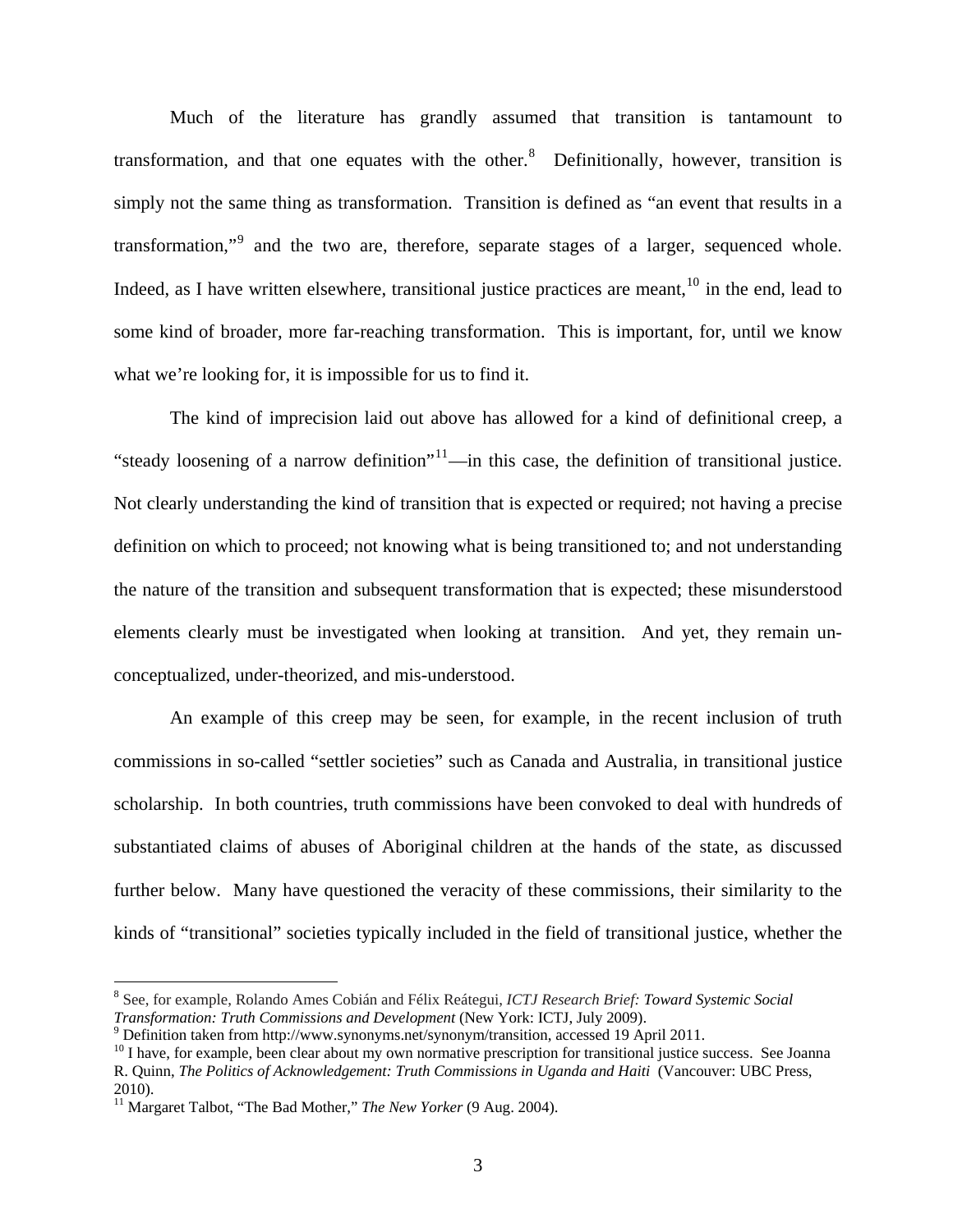abuses suffered are "severe" enough to be included, and the authenticity of the transition that they are trying to affect.

 A second example may be seen in what have been called "pre-transitional" societies such as Uganda, where the transition itself may not yet have come—or, perhaps, where the transition is still underway, more than 25 years after it began, if, indeed, it did begin when Yoweri Museveni seized power in 1986. Whether and how we define that moment of transition,  $^{12}$  $^{12}$  $^{12}$  is, in fact, critical. Scholars including Curtis have argued that any transition, rather than happening at a particular moment in time, takes place over a long period, and may continue, incomplete, for a period of years after the transition is begun,  $13$  even though many and significant mechanisms have been put in place to try to affect some kind of actual transition.

 Yet the transitional justice scholarship accepts without question countries such as Chile. That country has utilized a number of transitional justice practices in attempting to address abuses suffered during the bloody Pinochet era. After Pinochet stepped down from power and a new government was democratically elected, the state sequentially implemented a number of national initiatives, including a truth commission, a National Commission on Political Imprisonment and Torture, the reversal of amnesties, and a series of trials. The issue of "creep" is rarely, if ever, raised when thinking about this kind of "standard" case. Nevertheless, many of the same questions raised above regarding a long period of transition, and the implementation of a number of mechanisms to "get it right" echo here too.

<span id="page-3-0"></span> $12$  Many thanks to Timothy E.M. Vine for our many discussions on this topic. The phrase, "moment of transition" belongs to Tim.

<span id="page-3-1"></span> $13$  Devon E. Curtis, "Transforming a Rebel: Peace and Post-Conflict Governance," a paper presented at the Annual Convention of the International Studies Association, Montreal, 17 March 2011.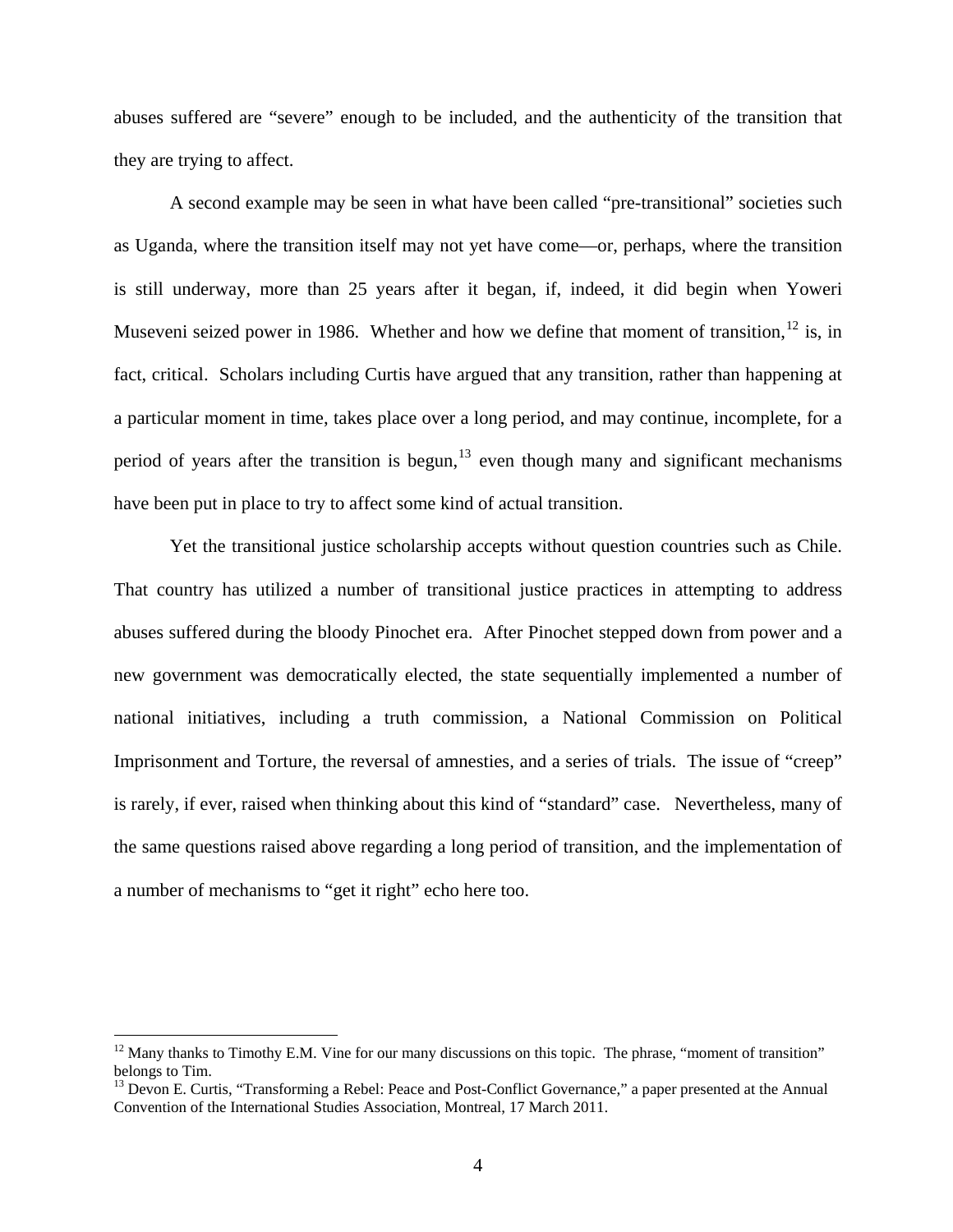#### Acceptable Transitions?

It unclear whether political transitions must look a certain way before they can be acceptable for inclusion in the transitional justice orthodoxy. There are those who argue that they most certainly do. The literature has tended to consider some kinds of cases, such as countries that have faced the grim reality of mass violations of human rights or genocide or civil war, but which has then put in place a democratically-elected government that has decided to take on the challenge of holding individuals accountable for their role in the conflict. "Standard" sorts of cases include Rwanda, South Africa, the Balkans, and so on. What is less clear is whether other kinds of cases also apply.

### *Transitional Period*

 $\overline{a}$ 

Certainly, the idea of a clear-cut transition, or break with a former regime, seems important. This kind of moment is easy to see in the signing of a peace agreement that ends a conflict, as in Haiti's Governor's Island Accord, or in the democratic election of Nelson Mandela and the ANC in South Africa, following the dismantling of apartheid. But it is less clear in a country such as Australia, where the forcible removal of Aboriginal children, which began in approximately 1869 and had largely ended by 1969, $^{14}$  $^{14}$  $^{14}$  left behind an untreated legacy of upheaval, poverty, and wide-spread, systematic abuse. Even a national policy put in place to deal with that legacy, which included the "National Inquiry into the Separation of Aboriginal and Torres Strait Islander Children from Their Families"—its own inauguration seen as a pivotal moment—did not mark any kind of real transition, since then-Prime Minister John Howard steadfastly refused to officially apologize for the role that previous governments had played in the abuses. And so the

<span id="page-4-0"></span><sup>&</sup>lt;sup>14</sup> Peter Read, *The Stolen Generations: The Removal of Aboriginal Children in New South Wales 1883 to 1969*, (Sydney: Government of New South Wales, Department of Aboriginal Affairs, 1981).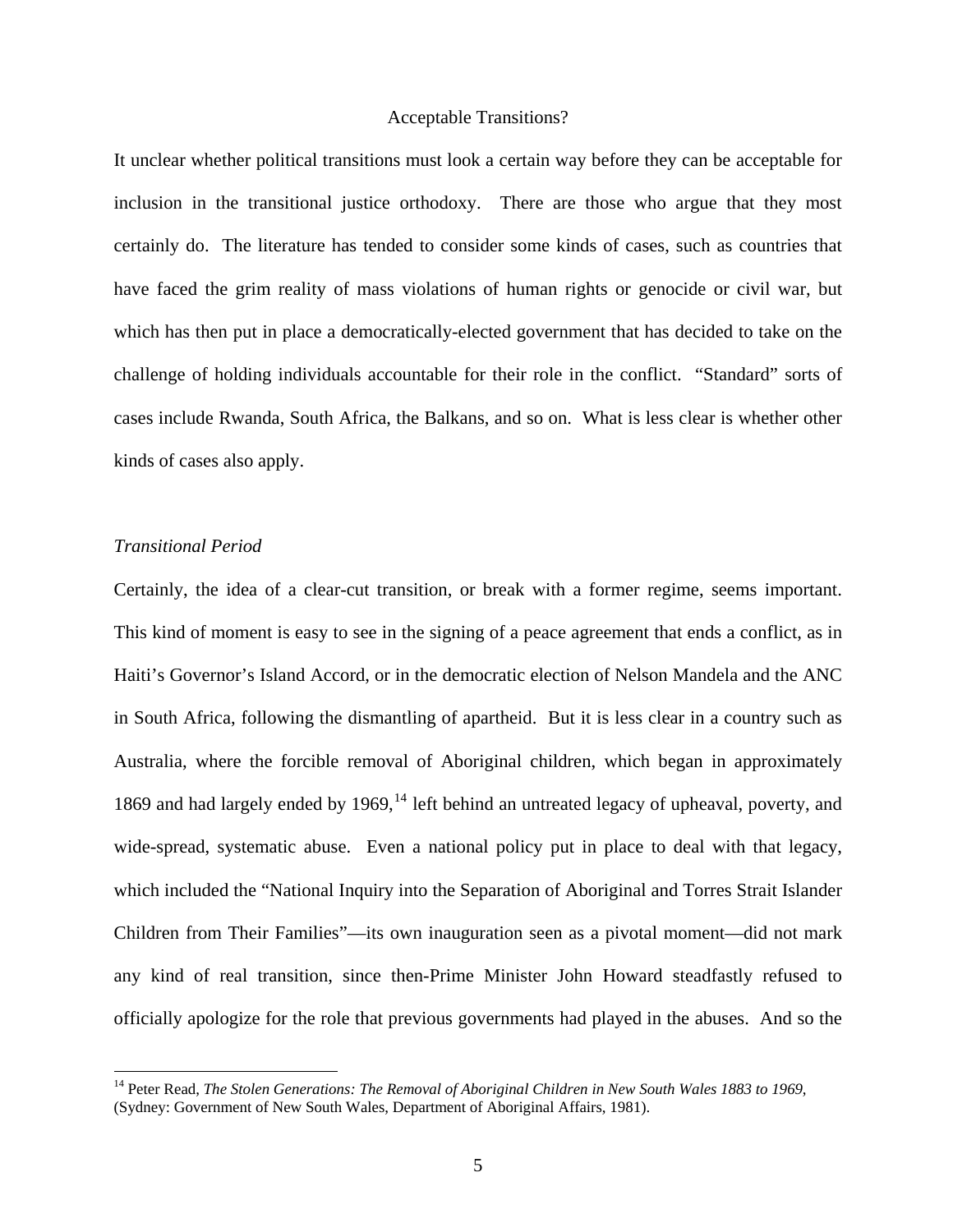official apology offered by Howard's successor, Kevin Rudd, might better be seen as the clearer instance of transition. Or, rather, in Curtis' conception, as laid out above, all of these could, perhaps, be seen as elements of a process of transition.

## *Defining a legacy of large-scale past abuses*

Based on the definitions outlined above, much of the transitional justice literature has been focused on societies that have encountered mass atrocity, war, repressive or authoritarian regimes, severe repression, societal violence, and systemic human rights violations, or largescale abuse. These definitions have worked well in considering countries like Argentina, the former Soviet states, and Sierra Leone. However, the definitions work considerably less well in considering cases like Greensboro, North Carolina, where a truth commission, the Greensboro Truth and Reconciliation Commission, was convoked in 2004. In Greensboro, five protestors were killed and 10 others were wounded by the Ku Klux Klan and the American Nazi Party on November 3, 1979.<sup>[15](#page-5-0)</sup> No mass atrocity occurred, there was no large-scale, systematic abuse, and so on. Relying on a definition such as those adopted above, surely the Greensboro situation would not qualify as a case of transitional justice. Yet in 2004, the Secretary General of the United Nations defined transitional justice as "the full range of processes and mechanisms associated with a society's attempts to come to terms with a legacy of large-scale past abuses, in order to ensure accountability, serve justice and achieve reconciliation."[16](#page-5-1) Even this most elastic of definitions, however, seems to exclude the likelihood of including situations like Greensboro, which is an instance of smaller-scale, isolated abuses. Nevertheless, because the community in Greensboro is, indeed, trying to come to terms with the legacy of abuse to ensure accountability,

<span id="page-5-0"></span><sup>&</sup>lt;sup>15</sup> International Center for Transitional Justice, "United States: Greensboro, NC: ICTJ Activity," [backgrounder online]; available from http://www.ictj.org/en/where/region2/3180.html; accessed 20 April 2011.<br><sup>16</sup> Secretary General, *Report of the Secretary General*, 3.

<span id="page-5-1"></span>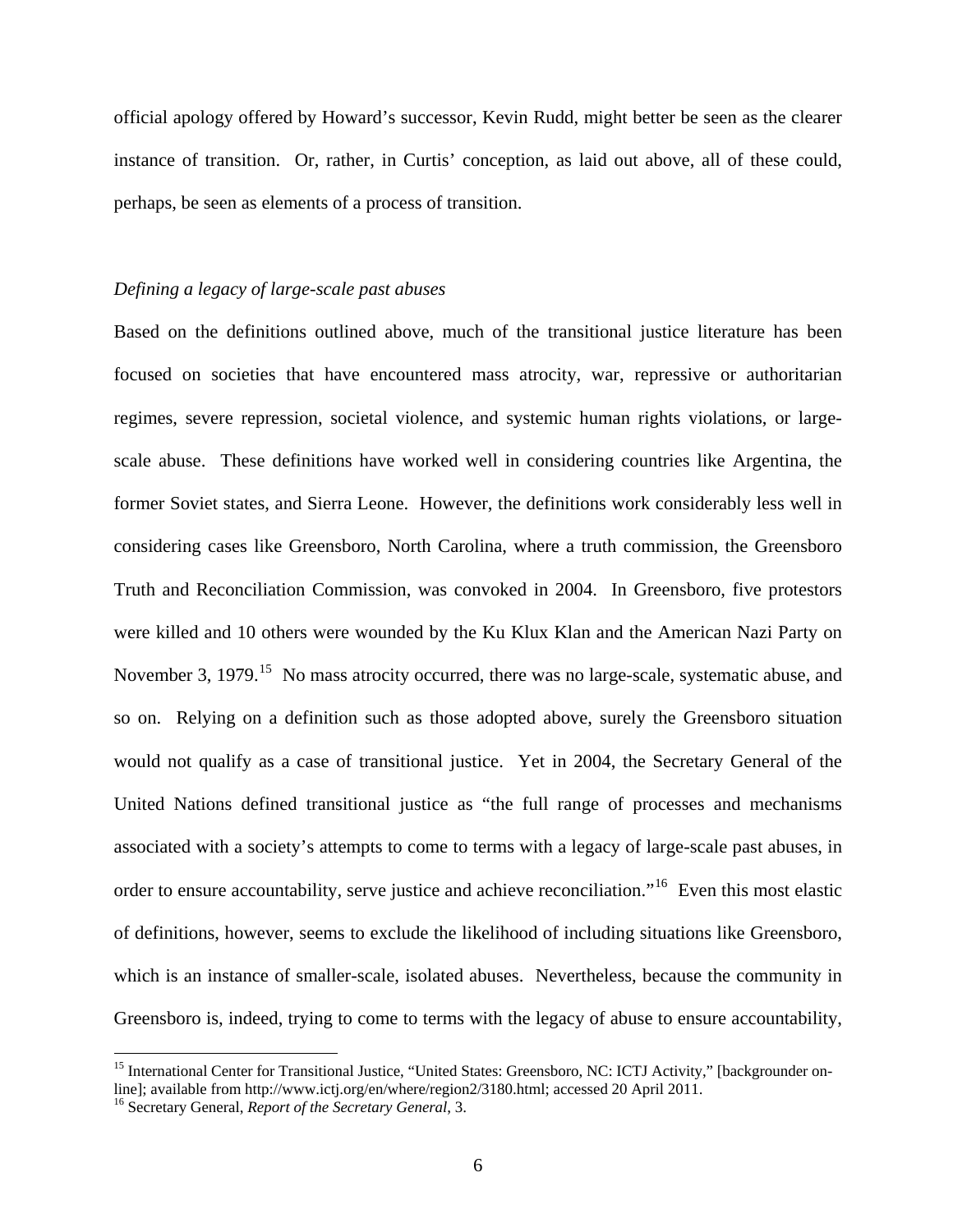serve justice, and achieve reconciliation, perhaps the definition is closer than it might, at first, appear. The social fabric of their society has been torn, too.

#### *Transitioning to what?*

Transitional justice often claims that the efforts it makes toward dealing with past atrocity are pre-cursors to any number of things, including democracy, peace, and reconciliation. This is clear in places like South Africa, which was overtly transitioning toward democracy at the time that the TRC was appointed; or in the Former Yugoslavia, which was transitioning toward stability and peace at the time that the Security Council established the International Criminal Tribunal for the Former Yugoslavia. Nonetheless, in a "settler" society such as Australia, democracy is firmly established and the country is not—and has not been for many decades—at war. And so the transition, in this case, is certainly not to democracy or to peace. These are fully "developed" countries.

 Yet, the Aboriginal population that was affected by the policies of discrimination and abuse is not afforded the same equality, or even equality of opportunity, as the non-Aboriginal population. A strong argument could be made that they are not living in the same democratic state as the balance of the country. And that the relative peace enjoyed by their non-Aboriginal counterparts does not extend to the majority of Aboriginal people, who continue to fight discrimination and poverty due to unequal national policies that govern their rights and access. This duality is not always recognized. Once it is, claims from within the disenfranchised community are strong. But they are often ignored. And hopes for some kind of re-conciliation, where many within the Aboriginal community feel, in fact, that simple conciliation never really existed, are negated.

7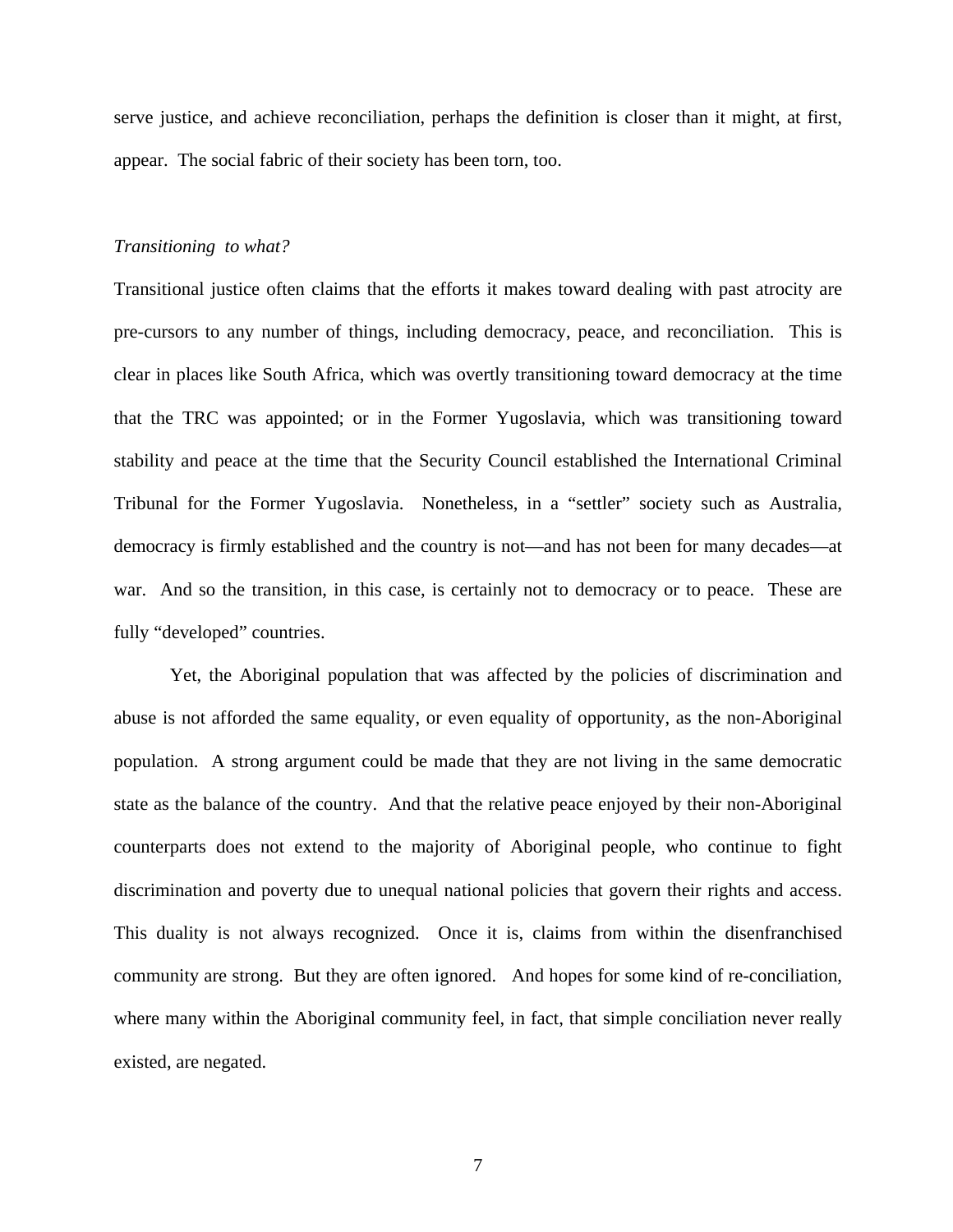One wonders whether we are simply more attuned to the problems that exist in the socalled developing world, and whether that consciousness somehow blinds us to what is happening in the developed world? In so many ways, the actions of countries in that developed world should be held to higher scrutiny, for their relative wealth should provide them with significantly more capacity to right any wrongs that might exist. Instead, their elevated position affords them a shroud of privacy from other developed countries and the United Nations, which does not push for them to act or react in any particular way to fix the problems inside their borders. This is particularly important in considering why and how events and situations are counted as transition or not, since poor or clouded judgment is not any excuse.

### *Evidence of Transformation*

In many ways, any kind of legitimate transition ought to be cemented by meaningful actions that support and undergird the claims and declarations that are being put forward—and that should be demonstrated in an actual transformation of the state, which should serve as evidence of the state's sincerity. But determining that sincerity is not always easy. Except, of course, in states such as post-War Germany, which, after the purges and the trials, put in place rules of governance, for example, that prevented a standing army from being raised in the country, in an attempt, both practical and symbolic, to ensure that events like the genocide of the Jews would never again take place. Or the South African case, where an open and democratic constitution was written to take the place of the former constitution, which had supported Apartheid.

 In cases like Australia, Canada, and elsewhere, however, that kind of transformation is not so readily apparent. For example, as discussed above, Prime Minister Howard's refusal to apologize to Aboriginal Australians was evidence that no real transformation had yet taken place—in spite of protest marches and "sorry books" and other endeavours that had been carried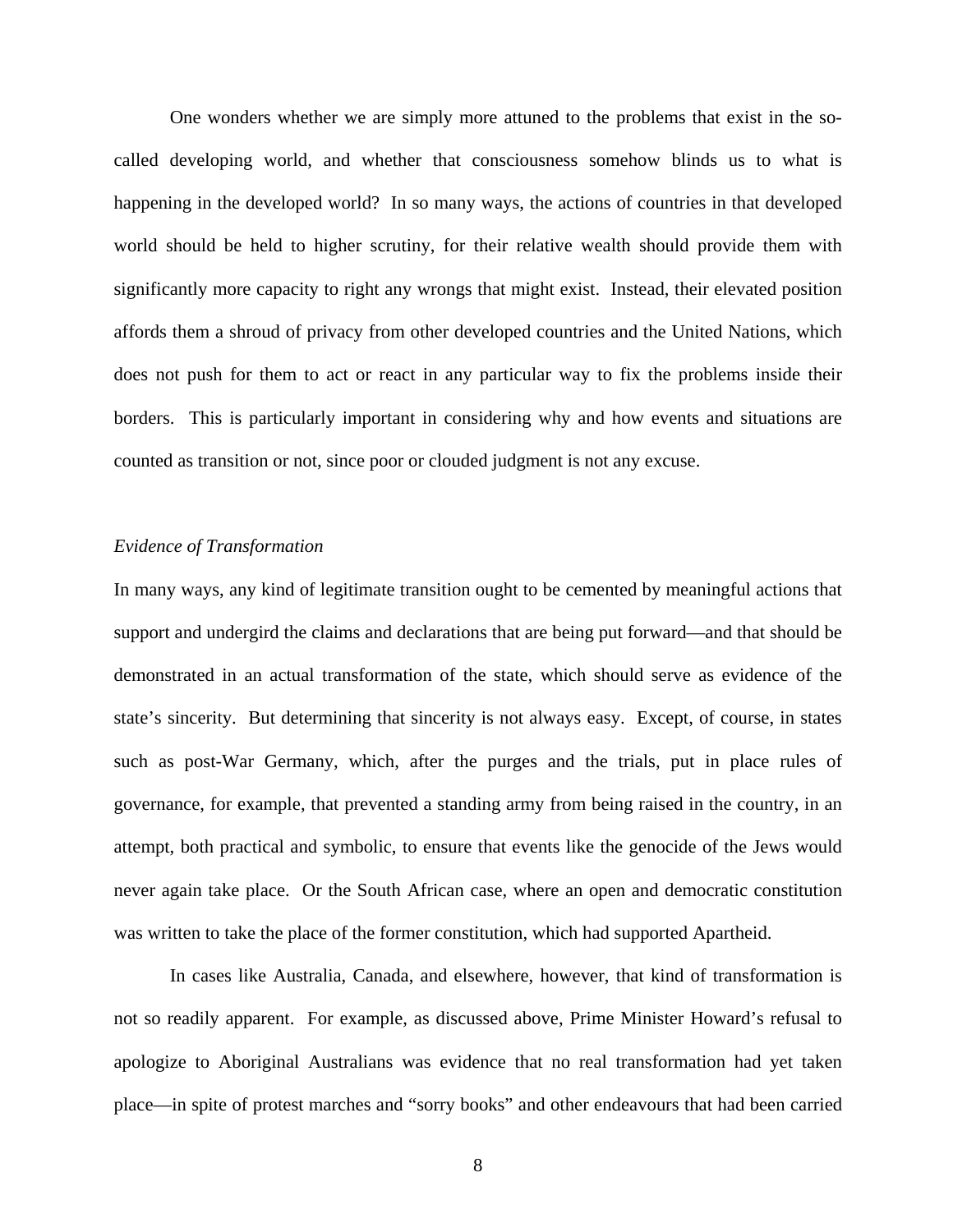out throughout the country. And even when Prime Minister Rudd finally issued his apology, there were cries from within the Aboriginal community that the apology wasn't sincere enough, that it was too little too late, and that it failed to bring with it the systemic and structural kinds of changes that were really needed to ameliorate the lives of the Aboriginal people living in Australia.

#### Typology of Transitions

A more in-depth consideration of the types of transitional societies in which practices of transitional justice have been addressed, then, is required, keeping in mind the four questions that have been addressed above. Broadly, these types of transitions can be divided into three types. As defined above, I am concerned particularly with (a) run-of-the-mill post-conflict transition, (b) pre-transition, and (c) non-transition. And although the particular nuances of each of the cases selected for discussion has in many ways shaped and formed the discussion, below, the lessons to be learned are more generally applicable. Each of the types of transition is discussed in more detail below.

## *Post-Conflict Transitional States*

Post-conflict transitional societies are most familiar to scholars of transitional justice. Whatever definition is chosen, these societies nearly always fit. They are countries in that period of recovery after mass atrocity, civil conflict, genocide, authoritarian regimes, and so on. They are clearly in the process of seeking to move forward from the past, by dealing with questions of justice.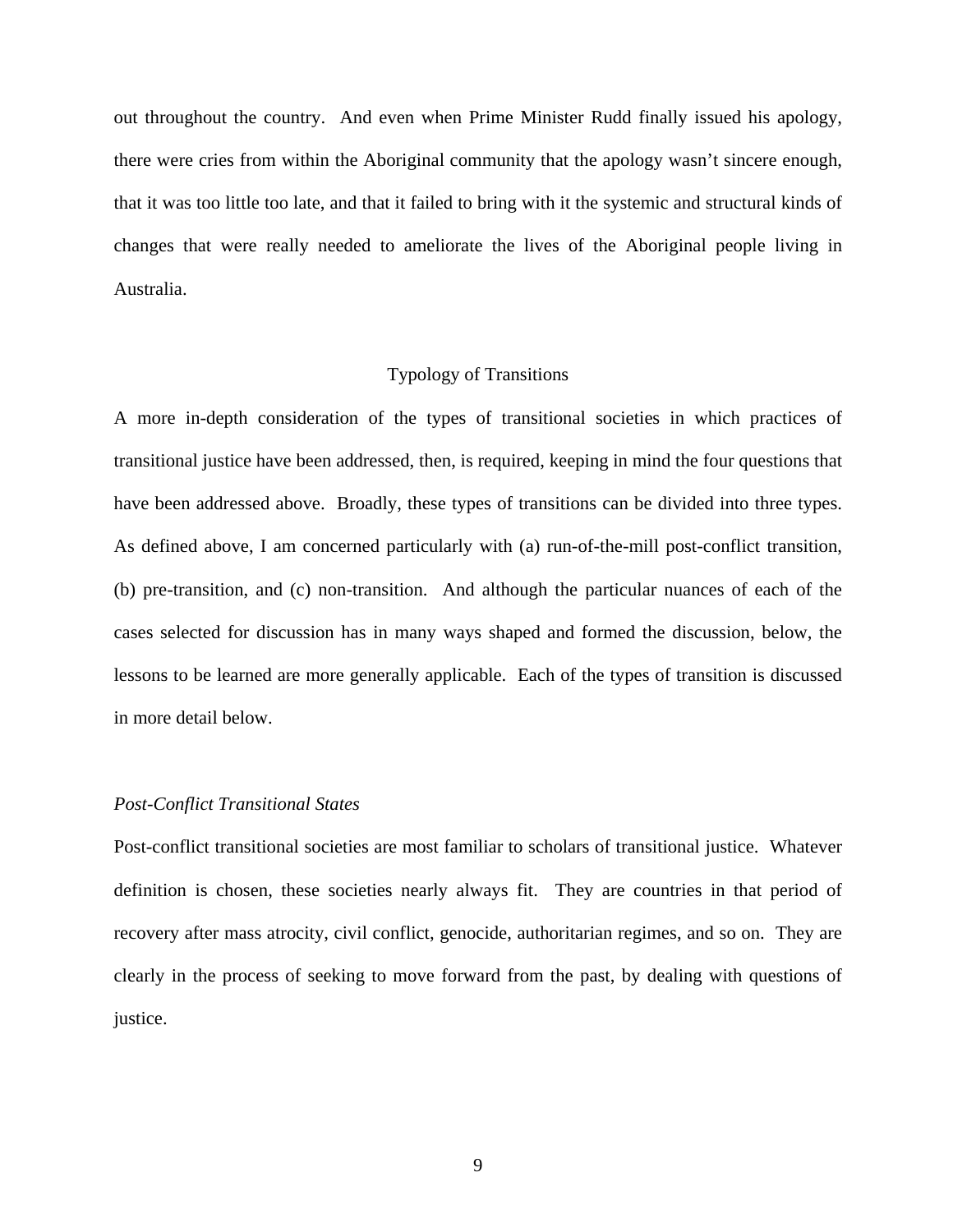The case of Chile is particularly instructive in this regard. In 1973, Salvador Allende's programs began to fail, causing his opponents to seek retribution.<sup>[17](#page-9-0)</sup> Allende and his administration were overthrown, and he, himself, died in the military coup. His successor, General Augusto Pinochet Ugarte, put in place dramatic plans Chile to return the country to its former condition. The social cost of Pinochet's dramatic turn-about plans for Chile was enormous.<sup>[18](#page-9-1)</sup> To legitimize many of these changes, Pinochet turned to a number of forms of repression. Human rights abuses became targeted and disappearances precise. Many hundreds were killed and still more were disappeared.

Following Pinochet's ouster, newly-elected President Patricio Aylwin Azocar was supported by those united in the cause of obtaining justice and truth. The key to Aylwin's election platform was an emphasis on four areas: truth, justice, political prisoners, and reparations.<sup>[19](#page-9-2)</sup> He also espoused a return to democracy.<sup>[20](#page-9-3)</sup>

His term in office was, however, not without opposition. The military was able to retain a relatively high degree of control, and Pinochet himself stayed on as head of the army until early in 1998.<sup>[21](#page-9-4)</sup> The hands of Congress were also tied with regard to bringing charges against military perpetrators.<sup>[22](#page-9-5)</sup> Such laws were put into place to placate those who had been implicated in the abuses promulgated under Pinochet, whether they chose to retire into civilian life, or chose to retain positions of prominence and power under the new regime. Upon leaving office, as is the

<span id="page-9-0"></span><sup>&</sup>lt;sup>17</sup> "Chile," *The World Almanac and Book of Facts 2000*, ed. Robert Famighetti (Mahwah, NJ: Primedia Reference, 1999), 784.

<span id="page-9-1"></span><sup>18</sup> Arturo Valenzuela, "Chile: Origins and Consolidation of a Latin American Democracy," *Politics in Developing Countries: Comparing Experiences with Democracy*, 2nd ed., eds. Larry Diamond, Juan J. Linz, and Seymour Martin Lipset (Boulder: Lynne Rienner Publishers, 1995), 70.

<span id="page-9-2"></span><sup>19</sup> Alexandra Barahona de Brito, *Human Rights and Democratization in Latin America: Uruguay and Chile* (New York: Oxford University Press, 1997), 152-155.

<span id="page-9-3"></span><sup>&</sup>lt;sup>20</sup> Government of Chile, "Red de Gobierno de Chile: Presidencia de la Republica," trans. Joanna Quinn, http://www.presidencia.cl, Sep. 11, 1999, 1.

<span id="page-9-4"></span> $^{21}$  Ibid.

<span id="page-9-5"></span><sup>22</sup> de Brito 105-106.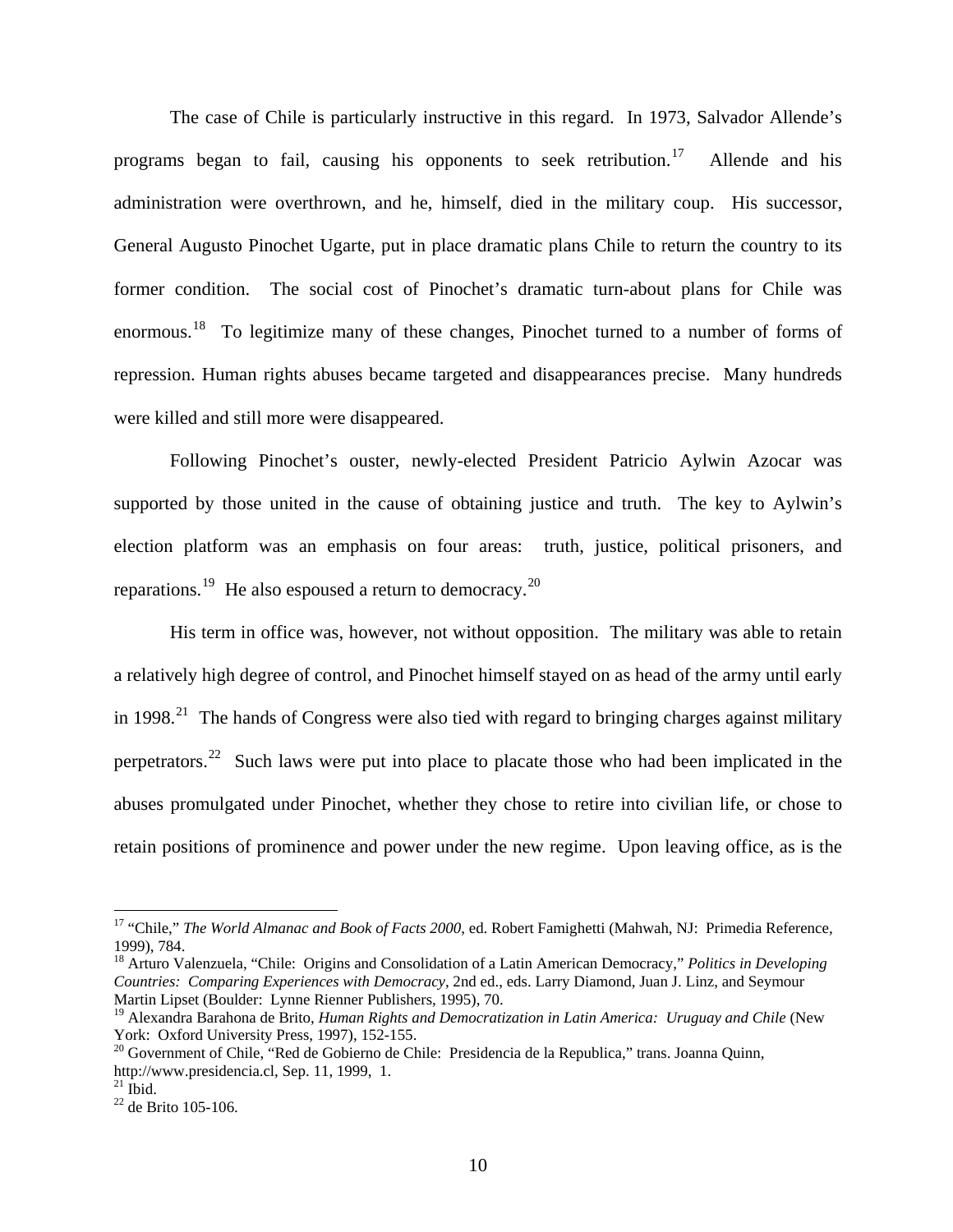Chilean custom, former presidents become eligible for a seat as senator-for-life.<sup>[23](#page-10-0)</sup> Former president General Augusto Pinochet<sup>[24](#page-10-1)</sup> was also named a senator-for-life, once he retired from the army and assumed a new position within the system of government.<sup>[25](#page-10-2)</sup> This was eventually questioned and attempts were made to bring Pinochet to justice, which, ultimately, were thwarted by his by-then old age and ill health. $^{26}$  $^{26}$  $^{26}$ 

The *transition* in the Chilean case is clear: upon the democratic election of President Aylwin, transitional justice types of policies were put in place. In the years since, Chile has convoked two truth commissions, the National Commission for Truth and Reconciliation (1990- 1991) and the National Commission on Political Imprisonment and Torture (2003), as well as a number of trials to strike down the amnesty laws that Pinochet had declared, along with subsequent prosecutions, and a National Corporation for Reparation and Reconciliation to distribute reparations. The country has successfully transitioned from mass atrocity.

Even the *scope and scale of the abuses* suffered by the Chilean population is not in question. 3,428 cases of disappearance, killing, torture and kidnapping were documented in the truth commission report.<sup>[27](#page-10-4)</sup> And it has been determined that the majority of the forced disappearances committed by the government took place between 1974 and August 1977 as a planned and coordinated strategy of the government, particularly by members of the National Intelligence Directorate (DINA).<sup>[28](#page-10-5)</sup>

<span id="page-10-0"></span><sup>&</sup>lt;sup>23</sup> U.S. Department of State, "Chile Country Report for 1999."

<span id="page-10-1"></span><sup>&</sup>lt;sup>24</sup> Pinochet was arrested in 1998 in the United Kingdom, where he had gone for medical treatment, for human rights crimes perpetrated in Chile from 1973-1990, and was detained until March, 2000 when psychologists determined that Pinochet was apparently mentally unfit to be brought to trial. See Human Rights Watch, "The Pinochet Precedent."

 $^{25}$  U.S. Department of State, "Chile Country Report on Human Rights Practices for 1998," Sep. 13, 1999,

<span id="page-10-3"></span><span id="page-10-2"></span>http://www.state.gov/www/global/human\_rights/1998\_hrp\_report/chile.html, Sep. 13, 1999.<br><sup>26</sup> Human Rights Watch, "The Pinochet Precedent," [article on-line]; available from<br>http://www.hrw.org/campaigns/chile98/precedent.ht

<span id="page-10-4"></span><sup>&</sup>lt;sup>27</sup> United States Institute of Peace, "Truth Commission: Chile 90," [outline on-line]; available from

<span id="page-10-5"></span>http://www.usip.org/publications/truth-commission-chile-90; accessed 20 April 2011<sup>28</sup> Ibid.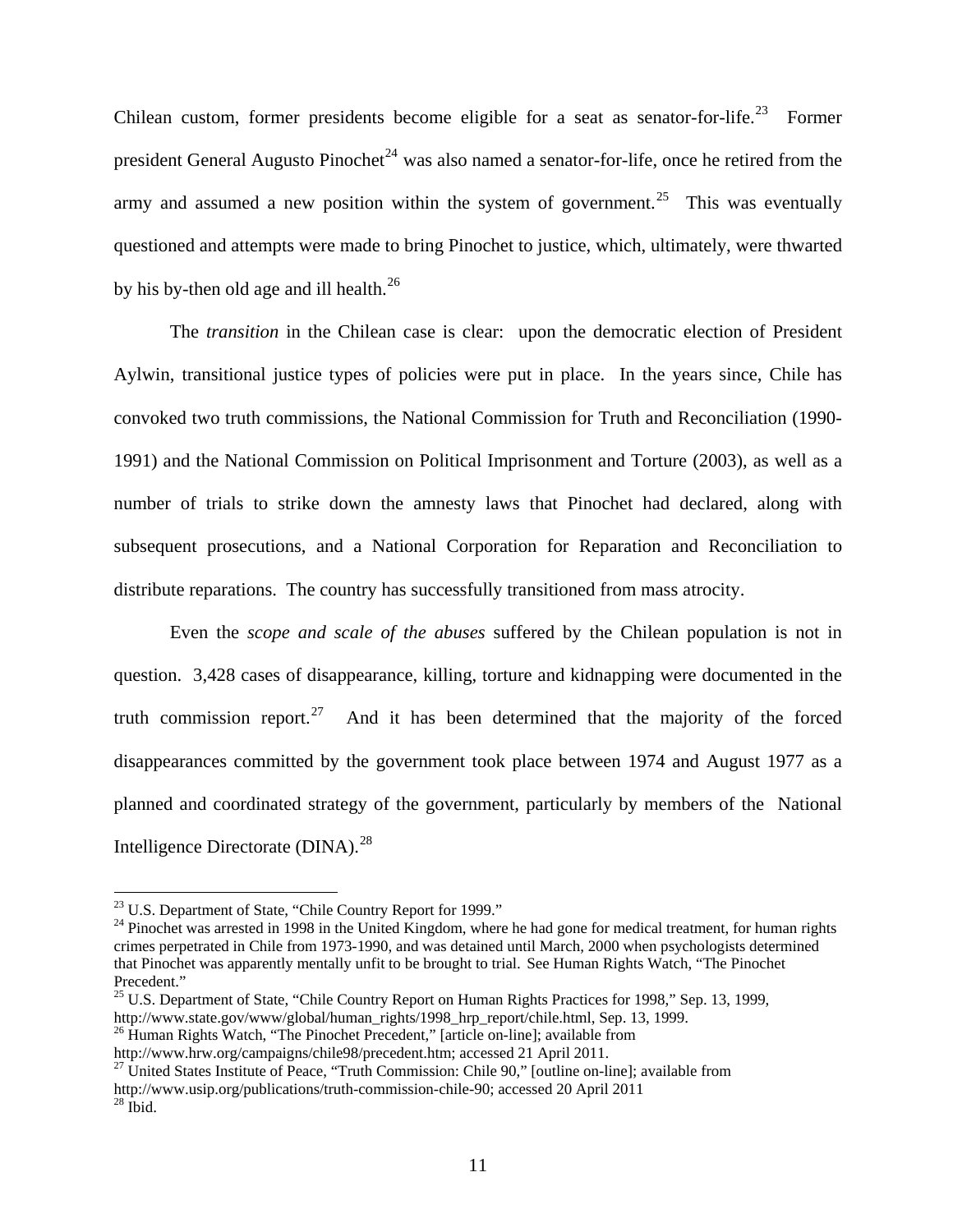There is no question that Chile was *transitioning toward* peace and democracy. This was clear in the platform on which Aylwin was elected, in which he vowed to "reunite the Chilean family and build peace and democracy."<sup>[29](#page-11-0)</sup> The country has subsequently held free and fair democratic elections, and has once again been classified as a democratic state.<sup>[30](#page-11-1)</sup>

That same entrenched democracy is *evidence of the very transformation* that Aylwin and subsequent Presidents have had in mind, and which has been wrought since the transition in 1989. The transition has been supported by policies such as the creation of standing Human Rights Committees to draft human rights legislation within both the houses of Parliament.<sup>[31](#page-11-2)</sup>

The fact that Chile is nearly always considered as a clear-cut case of post-conflict transition could be due to several factors, including their use of a number of different mechanisms in support of the transition itself. However, it is also likely that the length of time since the transition, nearly twenty years, affords us the luxury of hindsight—something that is not possible in many current and on-going transitions.

### *Pre-Transitional States*

Pre-transitional states, conversely, are those in which there has not been a definite transition from one regime to the next, nor a clear move from conflict to peace. Fighting often continues, and the population continues to live in a state of "suspended animation,"<sup>[32](#page-11-3)</sup> waiting for the security that they hope will come with a transition. In these countries, mechanisms of transitional justice may even have been tried on an *ad hoc* basis.

<span id="page-11-0"></span><sup>&</sup>lt;sup>29</sup> National Democratic Institute for International Affairs, "Chile: December 14, 1989 Elections: NDI International Delegation Preliminary Report Submitted to AID," 30 January 1990 [report on-line]; available from http://www.ndi.org/files/1361\_cl\_elec.pdf; accessed 21 April 2011.<br><sup>30</sup> U.S. Department of State, "Chile: Country Reports on Human Rights Practices, 2010," [report on-line]; available

<span id="page-11-1"></span>from http://www.state.gov/g/drl/rls/hrrpt/2010/wha/154498.htm; accessed 20 April 2011.<br><sup>31</sup> Ibid.

<span id="page-11-3"></span><span id="page-11-2"></span><sup>&</sup>lt;sup>32</sup> In medical terminology, *suspended animation* refers to the slowing of vital functions by external means without resulting in death.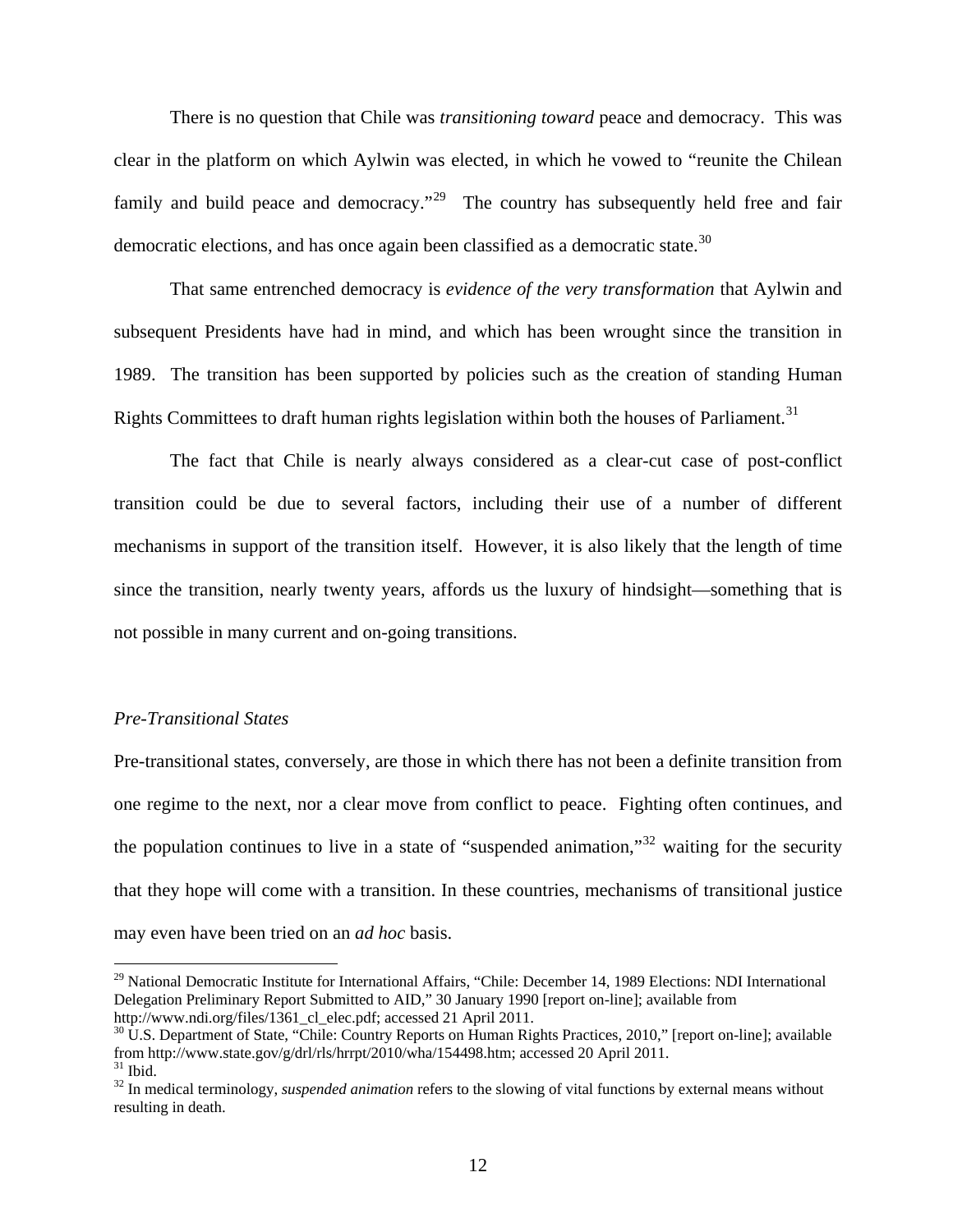As I have written elsewhere, Uganda stands out as a case of pre-transition.<sup>[33](#page-12-0)</sup> Since the time of Independence in 1962, Uganda has been wracked by conflict. Under both Idi Amin and Milton Obote, many thousands of Ugandans were wounded and killed. It is estimated that between  $300,000^{34}$  $300,000^{34}$  $300,000^{34}$  and  $500,000^{35}$  $500,000^{35}$  $500,000^{35}$  Ugandans were killed during the time of Idi Amin, from 1971 to 1979. Under the rule of Obote, between 1980-1985, approximately  $300,000^{36}$  $300,000^{36}$  $300,000^{36}$  to  $500,000^{37}$  $500,000^{37}$  $500,000^{37}$ were killed. The current President, Yoweri Museveni, seized power by means of military force in 1986. He was recently re-elected in elections whose "free and fair" status has been questioned.[38](#page-12-5)

 As with his predecessors, Museveni has faced considerable opposition from many of the 56 different ethnic groups throughout the country. Between 1986 and 2008, Museveni faced more than 27 armed insurgencies.<sup>[39](#page-12-6)</sup> The most recent and long-lasting of these has been the conflict perpetrated by the Lord's Resistance Army under the leadership of Joseph Kony in Northern Uganda. At the height of the conflict, it was estimated that between 30,000 and 45,000

<span id="page-12-0"></span><sup>&</sup>lt;sup>33</sup> See, for example, Joanna R. Quinn, "The Supposed Accountability/Peacebuilding Dilemma: The Case of Uganda," a paper presented at the Annual Convention of the International Studies Association, New Orleans, 17 Feb. 2010.<br><sup>34</sup> Philip Briggs, *Uganda* (Old Saybrook, CT: The Globe Pequot Press, 1998), 23.

<span id="page-12-1"></span>

<span id="page-12-3"></span><span id="page-12-2"></span><sup>&</sup>lt;sup>35</sup> Yoweri Kaguta Museveni, Sowing the Mustard Seed (London: Macmillan, 1997), 41.<br><sup>36</sup> Uganda (Brooklyn: Interlink Books, 1998) 53; Thomas P. Ofcansky, Uganda: *Tarnished Pearl of Africa*. (Boulder: Westview, 1996), 55.

<span id="page-12-4"></span> $37$  Abdul Nadduli, LC5 District Chairman, interview with author, 17 Nov. 2004, Luweero Town, Uganda.

<span id="page-12-5"></span><sup>&</sup>lt;sup>38</sup> [Barry Malone](http://blogs.reuters.com/search/journalist.php?edition=us&n=barrymalone&) and Elias Biryabarema, "Uganda's Museveni set for win, opposition cry foul," reuters.com [article on-line]; available from http://www.reuters.com/article/2011/02/19/us-uganda-election-idUSTRE71I33620110219; accessed 21 April 2011.

<span id="page-12-6"></span><sup>&</sup>lt;sup>39</sup> These include rebellions by the Action Restore Peace, Allied Democratic Forces, Apac rebellion, Citizen Army for Multiparty Politics, Force Obote Back, Former Uganda National Army, Holy Spirit Movement, the Lord's Army, Lord's Resistance Army, National Federal Army, National Union for the Liberation of Uganda, Ninth October Movement, People's Redemption Army, Uganda Christian Democratic Army, Uganda Federal Democratic Front, Uganda Freedom Movement, Ugandan National Democratic Army, Uganda National Federal Army, Ugandan National Liberation Front, Ugandan National Rescue Fronts I and II, Ugandan People's Army, Ugandan People's Democratic Army, Uganda Salvation Army, and the West Nile Bank Front. Compiled from Lucy Hovil and Zachary Lomo, *Working Paper 11: Behind the Violence: Causes, Consequences and the Search for Solutions to the War in Northern Uganda*, (Kampala: Refugee Law Project, Feb. 2004), 4; and Lucy Hovil and Zachary Lomo, *Working Paper 15: Whose Justice? Perceptions of Uganda's Amnesty Act 2000: The Potential for Conflict Resolution and Long-Term Reconciliation* (Kampala: Refugee Law Project, Feb. 2005), 6.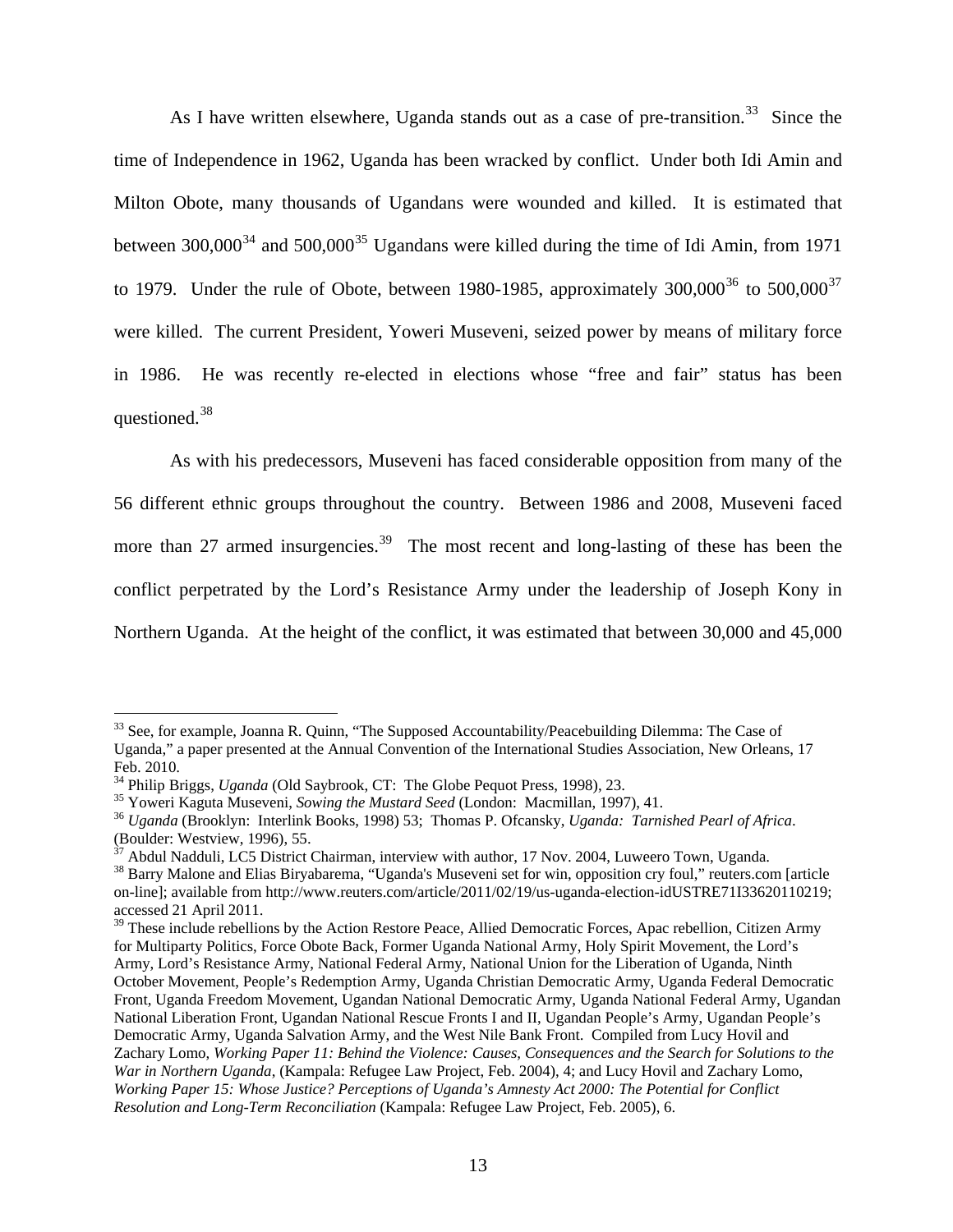children had been abducted by the LRA,  $40$  and that 1.8 million<sup>[41](#page-13-1)</sup> people were internally displaced (IDP) within the region and living in ostensibly protected camps for the internally displaced.

 These conflicts have devastated the country. Throughout the country, and especially in the north, although also in Luweero Triangle and elsewhere, people continue to suffer the effects of conflict. The physical scars are easy to see: women in Luweero Triangle have been ostracized from their communities because of gynaecological fistulae; many former abductees in Northern Uganda have only scar tissue where once there were noses and lips; and hospitals and schools are in a state of disrepair. Yet the emotional and social costs, though harder to spot at first glance, remain too.

 There has never truly been a "*transition*" in Uganda. The election of President Museveni might once have signalled a kind of opening for the possibility of democracy and peace, but more than 25 years after he first seized power, this seems increasingly less likely. His actions belie any semblance of democratic intention.

 There is no question that Uganda has seen incalculable *atrocity and violence*. By any measure, the deaths of 600,000-1,000,000 people and the abuses perpetrated against many thousands of survivors are qualification enough for a country to be in need of transition and subsequent transformation. Abuses continue and are reportedly on the increase as Museveni is faced with growing pressure from others who would rule the country.<sup>[42](#page-13-2)</sup>

<span id="page-13-0"></span> $^{40}$  Tim Allen points out that "the scale of abduction is a matter of speculation" due to insufficient monitoring. See Allen, *War and Justice in Northern Uganda*, iii.

<span id="page-13-1"></span><sup>&</sup>lt;sup>41</sup> Geresome Latim, Secretary to the Paramount Chief of Acholi, interview by author, 22 Nov. 2004, Gulu town, Uganda; also World Vision, *Pawns of Politics: Children, Conflict and Peace in Northern Uganda* (Kampala: World Vision, 2004), 4.

<span id="page-13-2"></span><sup>42</sup> **Josh Kron, "Ugandan Food Protests Grow Violent,"** *The New York Times (on-line)* **21 April 2011.**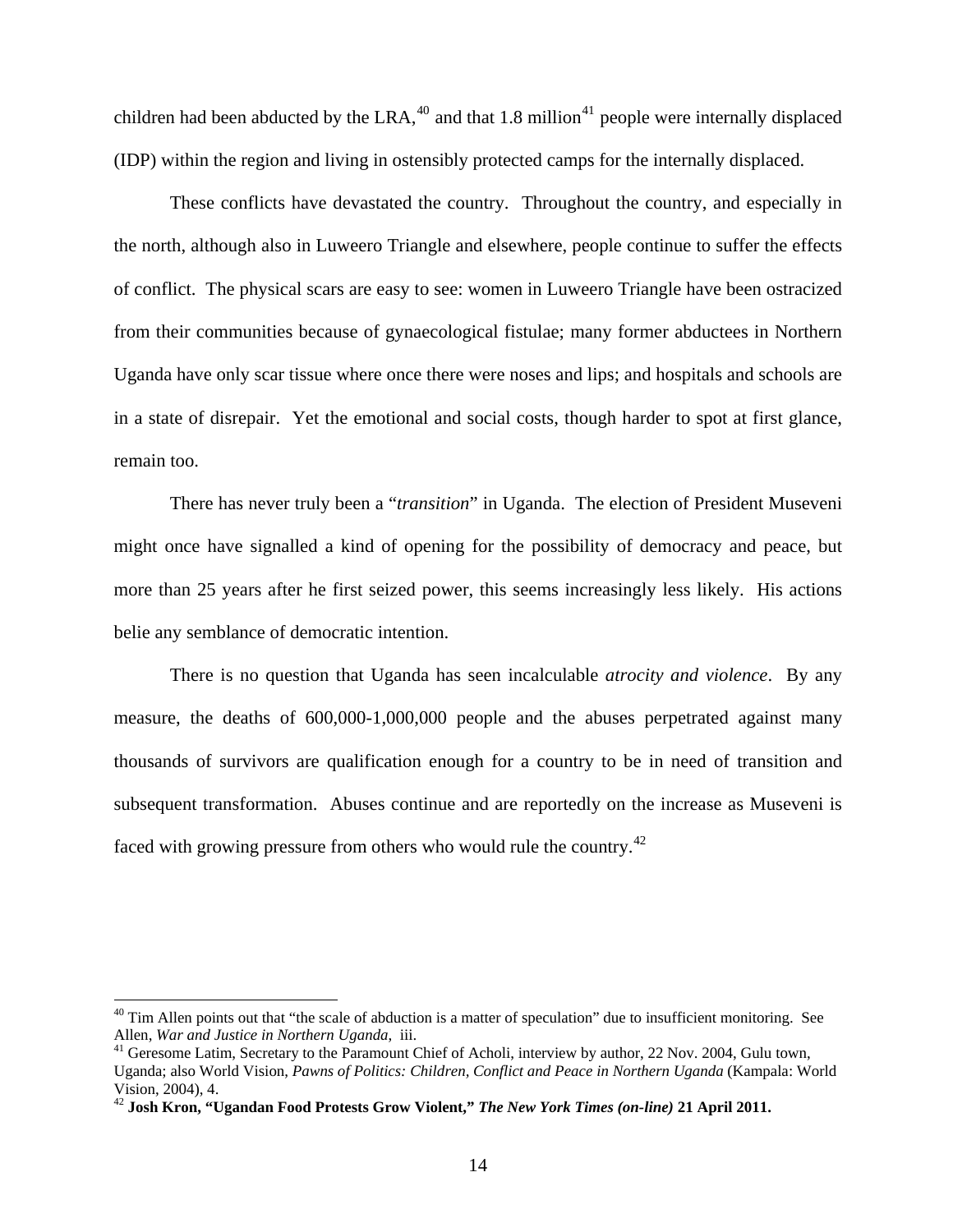And Museveni has not been shy about implementing the mechanisms of transitional justice,<sup>[43](#page-14-0)</sup> although the various plans for *transitioning Uganda toward* democracy and peace seem not to be part of this package any more. Two truth commissions have been appointed to deal, in turn, with the disappearances committed specifically under Idi  $Amin<sup>44</sup>$  $Amin<sup>44</sup>$  $Amin<sup>44</sup>$  and all of the abuses committed between 1962 and 1986.<sup>[45](#page-14-2)</sup> Subsequently, an Amnesty Act was promulgated, under which 22,107 ex-combatants had received amnesty by July 2008.<sup>[46](#page-14-3)</sup> And the International Criminal Court began an investigation into the crimes perpetrated by Kony and other senior LRA members in  $2004.<sup>47</sup>$  $2004.<sup>47</sup>$  $2004.<sup>47</sup>$  Aside from this, national courts and traditional practices of acknowledgement are also entitled to hear evidence in such cases—although no cases have yet been heard in the War Crimes Division of the High Court, and Kony and the LRA remain at large.

*Evidence of any kind of transformation*, as a result, is negligible. In fact, the country is sliding back toward the circumstances in which it existed prior to Museveni's seizing of power. Even the strides made in the respect of human rights and the capacity-building that has been done in government ministries is for nought, since Museveni's strangle-hold increases.

 Critics of the inclusion of pre-transitional states as sites of transitional justice will no doubt suggest that this result was the only real possibility. And that Museveni, who came to power by means of the gun necessarily continued the same patterns once he was in power.

<span id="page-14-0"></span><sup>43</sup> Joanna R. Quinn, "Chicken and Egg? Sequencing in Transitional Justice: The Case of Uganda" *International Journal of Peace Studies*, (2009) *forthcoming*.<br><sup>44</sup> See Richard Carver, "Called to Account: How African Governments Investigate Human Rights Violations,"

<span id="page-14-1"></span>*African Affairs* 89.356 (July 1990): 391-415.<br><sup>45</sup> See Joanna R. Quinn, *The Politics of Acknowledgement: Truth Commissions in Uganda and Haiti*. Vancouver:

<span id="page-14-2"></span>UBC Press, 2010.

<span id="page-14-3"></span><sup>&</sup>lt;sup>46</sup> Moses Draku, Principal Public Relations Officer, Amnesty Commission, interview by author, 07 July 2008, Kampala, Uganda.

<span id="page-14-4"></span><sup>&</sup>lt;sup>47</sup> Joanna R. Quinn, "Accountability and Reconciliation: Traditional Mechanisms of Acknowledgement and the Implications of the Juba Peace Process," Reconstructing Northern Uganda, Nationalism and Ethnic Conflict Research Group, The University of Western Ontario, London, ON: April 5, 2008.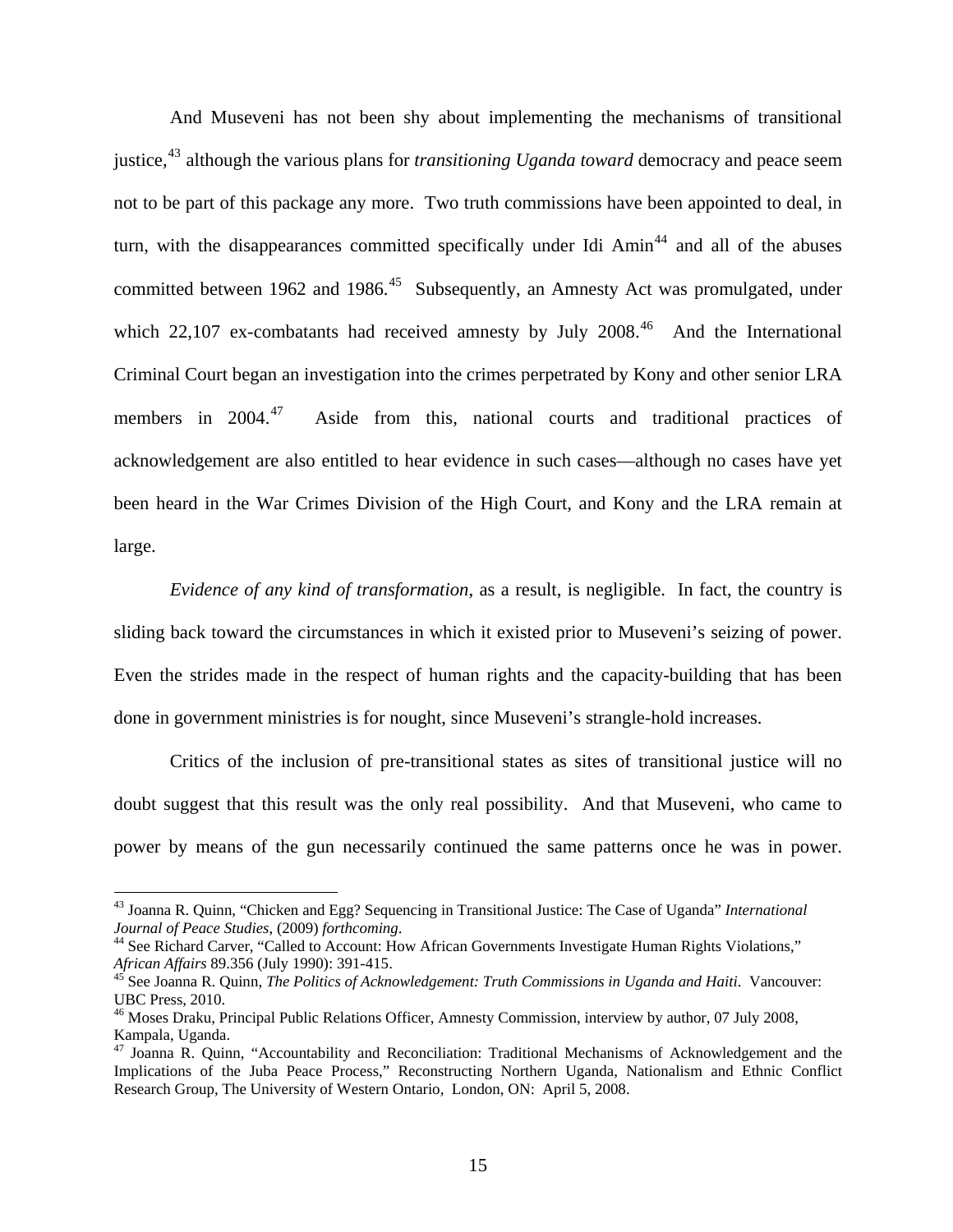However, the critical openings that were presented by both Museveni and the international community at critical junctures over the past 25 years represented real possibilities for change. And the signals that Museveni was sending, by implementing mechanisms of transitional justice and by agreeing to peace talks<sup>[48](#page-15-0)</sup> and ideas that might have led to democratic development,  $49 \text{ I}$  $49 \text{ I}$ believe, suggested otherwise.

## *Non-Transitional States*

This last category, non-transitional states, refers to countries that may well be regarded by the rest of the world as solidly democratic, peaceful states. And yet under their "good guy" veneer often lurks a violent past. In the case of the United States, the violence perpetrated in Greensboro in 1979 is just one example; others include the 1960s race riots and the illegal detention of prisoners of war in Guantanamo Bay, Cuba.

 And yet these abuses affect just one small sub-set of the country's population. It is possible that a citizen not directly impacted by these abuses could go about her daily business without even realizing that such problems exist. And so any necessary transition could be seen as having an effect only upon that small group. However, it is the case that these small instances of abuses, such as the abuse perpetrated in Greensboro, serve to weaken the social fabric, if not to tear it outright. And so it *should* be of concern to the broader population. The transition should not be limited to one sub-group, and its impact should be widespread.

 The Canadian case is a good example. It fits squarely as an example of a non-transitional state that has adopted a mechanism of transitional justice, but which shows no signs, either inward or outward, of any kind of transition. The issue in question is the Indian Residential

<span id="page-15-0"></span><sup>48</sup> Joanna R. Quinn, "Getting to Peace? Negotiating with the LRA in Northern Uganda," *Human Rights Review*, 10.1 (March 2009): 55-71

<span id="page-15-1"></span><sup>49</sup> Quinn, "Accountability and Reconciliation."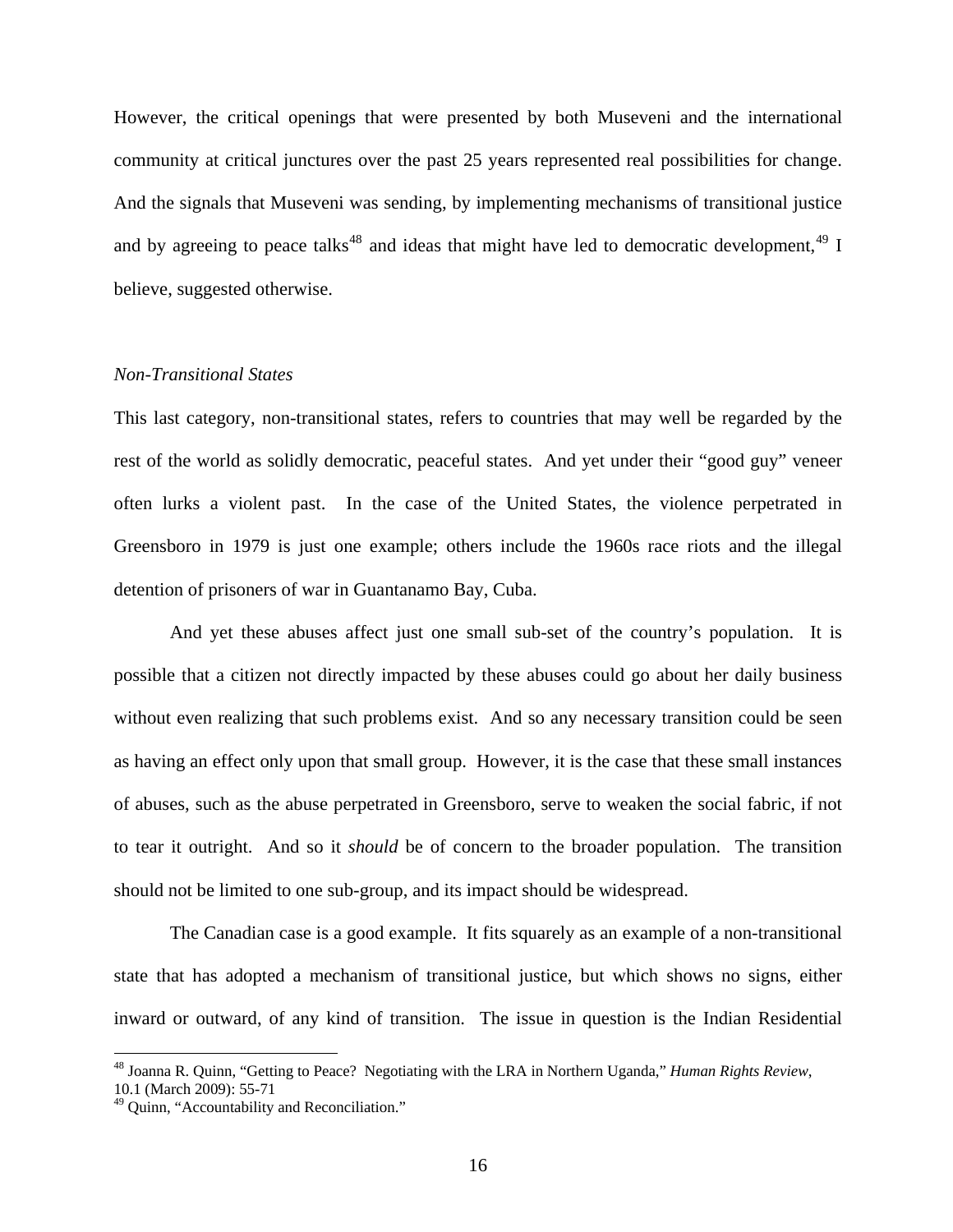Schools system, which ran from the early 1800s until the last school closed in 1996. Under that

system, Aboriginal children were required to attend schools that would "take the Indian out of

the child,"<sup>[50](#page-16-0)</sup> a form of "aggressive assimilation."<sup>[51](#page-16-1)</sup>

Psychological and emotional abuses were constant: shaming by public beatings of naked children, vilification of native culture, constant racism, public strip and genital searches, withholding presents and letters from family, locking children in closets and cages, segregation of sexes, separation of brothers and sisters, proscription of native languages and spirituality. In addition, the schools were places of profound physical and sexual violence: sexual assaults, forced abortions of staff-impregnated girls, needles inserted into tongues for speaking a native language, burning, scalding, beating until unconscious and/or inflicting permanent injury.

 They also endured electrical shock, force-feeding of their own vomit when sick, exposure to freezing outside temperatures, withholding of medical attention, shaved heads (a cultural and social violation), starvation (as punishment), forced labour in unsafe work situations, intentional contamination with diseased blankets, insufficient food for basic nutrition and/or spoiled food. Estimates suggest that as many as 60% of the students died (due to illness, beatings, attempts to escape, or suicide) while in the schools...

It is generally accepted that the forced removal of children from their families was devastating for Aboriginal individuals, families, communities and cultures. This is regularly being confirmed by researchers today.

 First Nation communities experience higher rates of violence: physical, domestic abuse (3x higher than mainstream society); sexual abuse: rape, incest, etc. (4-6x higher); lack of family and community cohesion; suicide (6x higher); addictions: drugs, alcohol, food; health problems: diabetes (3x higher), heart disease, obesity; poverty; unemployment; illiteracy; high school dropout (63% do not graduate); despair; hopelessness; and more.<sup>[52](#page-16-2)</sup>

"In all, about 150,000 aboriginal, Inuit and Métis children were removed from their communities

and forced to attend the schools."<sup>[53](#page-16-3)</sup>

 $\overline{a}$ 

In early 1998, in reporting on the Royal Commission on Aboriginal Peoples, then-

Minister of Indian Affairs and Northern Development, Jane Stewart, offered "a solemn offer of

reconciliation," which acknowledged the role of the Government of Canada in the Indian

<span id="page-16-0"></span><sup>&</sup>lt;sup>50</sup> Ward Churchill, *Kill the Indian, Save the Man* (San Francisco: City Lights Books, 2004).<br><sup>51</sup> CBC News, "A history of residential schools in Canada," [FAQ on-line]; available from<br>http://www.cbc.ca/news/canada/story/

<span id="page-16-1"></span>

<span id="page-16-2"></span><sup>&</sup>lt;sup>52</sup> Indian Residential School Survivors' Society, "History," [article on-line]; available from http://www.irsss.ca/history/; accessed 21 April 2011.

<span id="page-16-3"></span> $\frac{53}{3}$  CBC News, "A history of residential schools in Canada."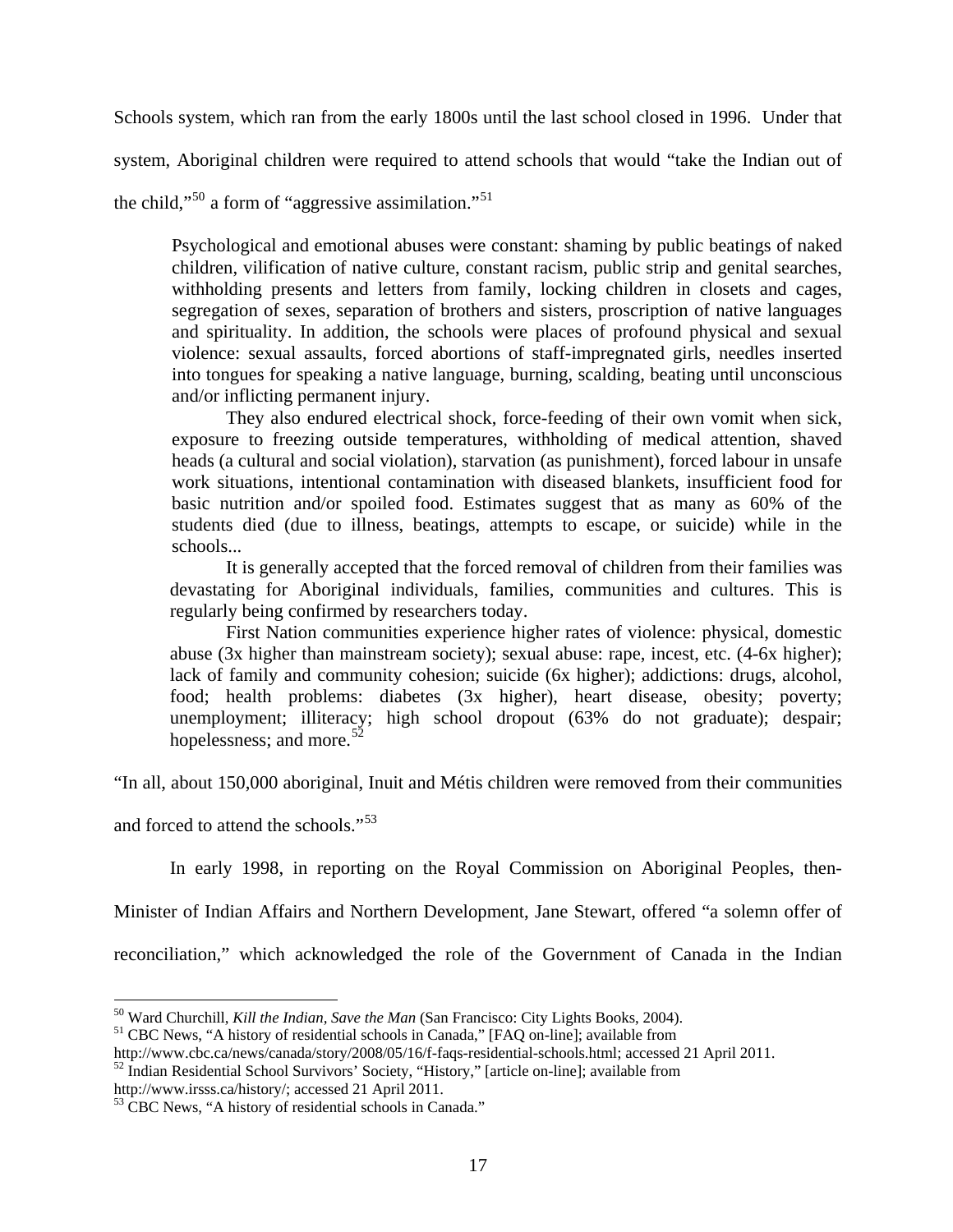Residential Schools.<sup>[54](#page-17-0)</sup> Although there was significant negotiation between Aboriginal groups and the churches that had, in many cases, run the schools, the Government did very little until it finally signed the *Indian Residential Schools Settlement Agreement* in 2006.<sup>[55](#page-17-1)</sup> The Settlement Agreement is touted by the Government as "the largest class action settlement in Canadian history... Implementation of the IRSSA began on September 19, 2007."<sup>[56](#page-17-2)</sup> The Settlement Agreement included a common experience payment for Indian Residential Schools survivors, an independent assessment process to investigate claims of sexual and other abuse, a truth and reconciliation commission, and other commemorative activities. And in 2008, then-Prime Minister Stephen Harper made a "Statement of Apology" in which he recognized the negative consequences of the Indian Residential Schools policy and further recognized the impact that a lack of apology had had on conciliation processes. His lack-lustre apology was this: "Therefore, on behalf of the Government of Canada and all Canadians, I stand before you, in this Chamber so central to our life as a country, to apologize to Aboriginal peoples for Canada's role in the Indian Residential Schools system."[57](#page-17-3)

 The difficulty, of course, is that this *in no way marks a transition of any kind* in Canadian society. For all the speeches, the remarks, and the agreements signed, the sum total has not impacted the wider Canadian society in any way. Only \$1.9 billion was ever earmarked for the

<span id="page-17-0"></span><sup>&</sup>lt;sup>54</sup> "Notes for an Address by the Honourable Jane Stewart, Minister of Indian Affairs and Northern Development, on the occasion of the unveiling of *Gathering Strength — Canada's Aboriginal Action Plan*,"

Ottawa, Ontario, January 7 1998, [speech on-line]; available from http://www.ainc-inac.gc.ca/ai/rqpi/apo/js\_speaeng.asp; accessed 21 April 2011.

<span id="page-17-1"></span><sup>55 &</sup>quot;A Condensed Timeline of Events," in *From Truth to Reconciliation: Transforming the Legacy of Residential Schools*, eds. Marlene Brant Castellano, Linda Archibald, and Mike DeGagné (Ottawa: Aboriginal Healing Foundation, 2008), 64-65.

<span id="page-17-2"></span><sup>56</sup> Indian and Northern Affairs Canada, "What is the Indian Residential Schools Settlement Agreement and how does it address the legacy of Indian Residential Schools," [FAQ on-line]; available from http://www.ainc-<br>inac.gc.ca/ai/rqpi/faq-eng.asp#IRSSA-1; accessed 21 April 2011.

<span id="page-17-3"></span> $57$  "Prime Minister Harper offers full apology on behalf of Canadians for the Indian Residential Schools system," 11 June 2008 [speech on-line]; available from http://www.ainc-inac.gc.ca/ai/rqpi/apo/index-eng.asp; accessed 21 April 2011.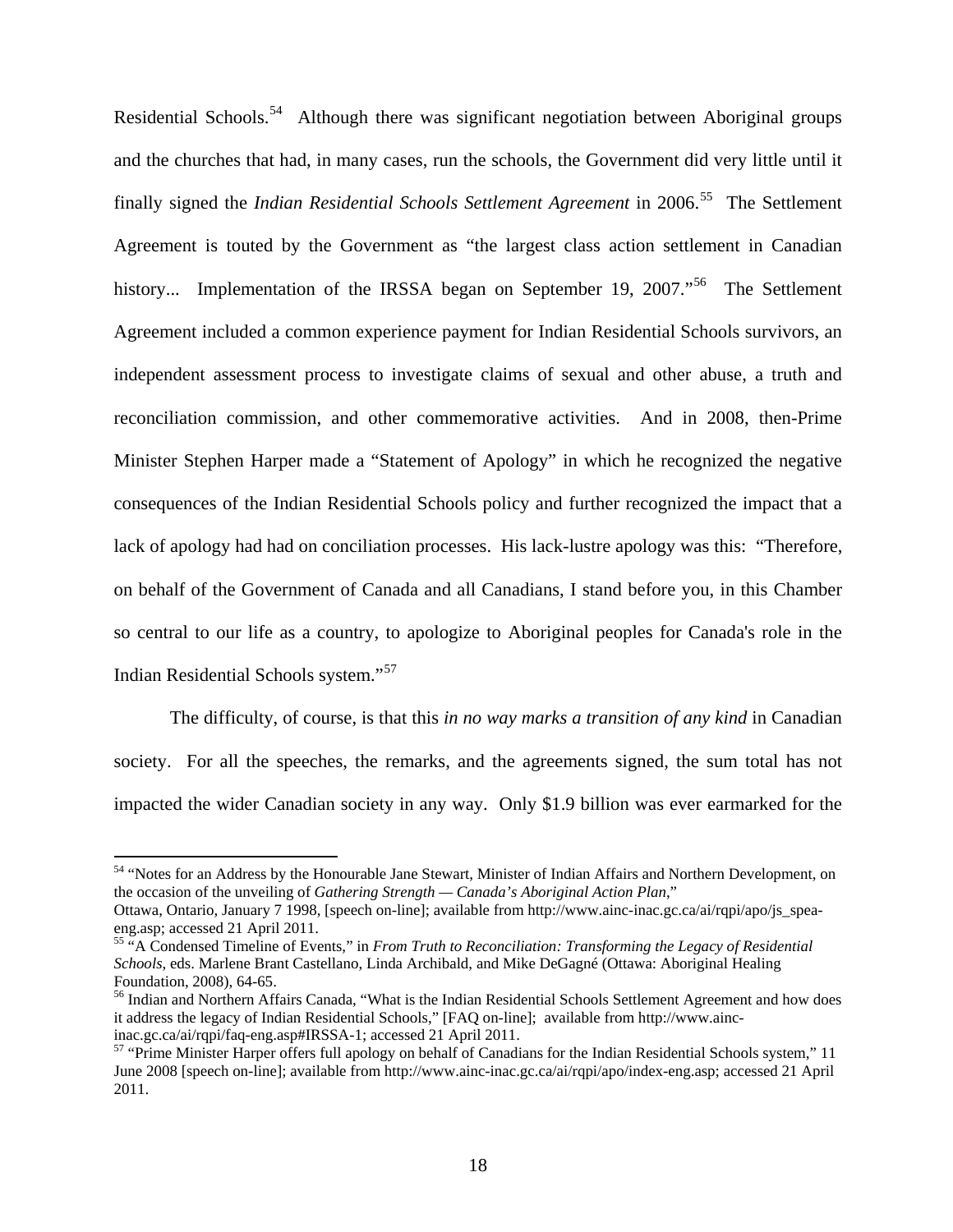Settlement Agreement in total, for example<sup>[58](#page-18-0)</sup>—compared, for example, to a whopping \$194 million earmarked in the 2011 budget to minor things like the "Initiative for the Control of Diseases in the Hog Industry" and the implementation of a "management and monitoring strategy to contain and prevent the spread of plum  $p_0x$ .<sup> $59$ </sup> There has been no follow-up. It is confounding that a developed society such as Canada has had no real uptake of these important issues, the recognition of which might spark the beginnings of a transition. Canadians are still wilfully ignorant of these events.

 There is no question that the *atrocity* itself is significant. The lasting impact on the Aboriginal community as a whole in Canada is astonishing. But the Government of Canada, if it does recognize that fact, is not prepared to alleviate the problems that the Indian Residential Schools system created. The Government is reluctant, even, to engage with Aboriginal peoples in a meaningful dialogue about what those issues are. $60$ 

 If Canada were to transition, however, it might *transition to* a place where every Canadian, regardless of ethnicity, had equality and equality of access, and was included as an equal partner in decision-making that affected the whole country. Unfulfilled treaty obligations, non-recognition of rights, re-writing the shameful *Indian Act*, and re-working the Department of Indian and Northern Affairs would be on the discussion table. Or, the Government might begin by taking seriously the commitments it has already made. Or by effectively publicizing its shameful history to the wider Canadian community, which remains largely unaware of what the

<span id="page-18-0"></span><sup>&</sup>lt;sup>58</sup> Indian and Northern Affairs Canada, "Backgrounder: Indian Residential Schools Settlement Agreement," [FAQ on-line]; available from http://www.ainc-inac.gc.ca/ai/rqpi/nwz/2008/20080425b\_is-eng.asp; accessed 21 April 2011.

<span id="page-18-1"></span><sup>&</sup>lt;sup>59</sup> Government of Canada, "The Budget in Brief 2011," [data on-line]; available from

http://www.budget.gc.ca/2011/glance-apercu/brief-bref-eng.html; accessed 21 April 2011.<br><sup>60</sup> Christian Aboriginal Infrastructure Developments, "Meaningful Consultation in Canada: The Alternative to

<span id="page-18-2"></span>Forced Aboriginal Assimilation," [submission to Government of Canada on-line]; available from http://caid.ca/MeaCon092409.pdf; accessed 21 April 2011.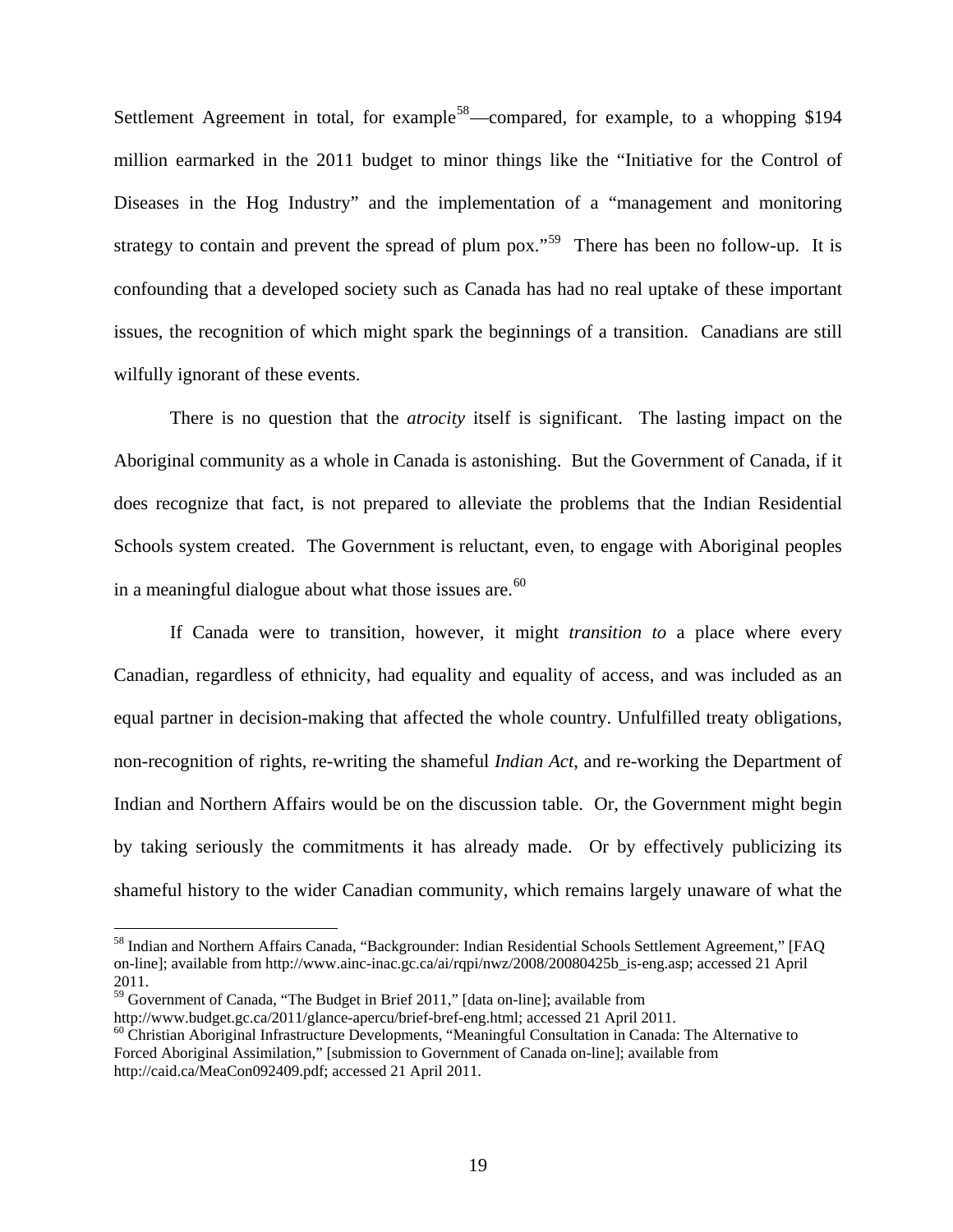Indian Residential Schools were, and of their connection to the devastation of the Aboriginal community.

 The transition that is such a critical piece of change is missing. So, too, is evidence of that change which might suggest the beginnings of a *social transformation*. It seems as though transformation is in many ways a litmus test for sincerity. The genuineness of the Government's activities to this point seems in question, since there do not appear to be any deeds to back up the commitments that have been made. The Government has yet to "walk the talk."

 It is possible, of course, that the advances surrounding the Indian Residential Schools Settlement Agreement mark the beginning stages of the transition of Canadian society. It could even be argued that the Canadian state finds itself at an early stage of pre-transition. Yet the evidence seems to demonstrate otherwise.

## **Conclusions**

One question raised by this discussion of pre-, post-, and no-transition states is the "how early is too early" question. There are important questions that must be considered: At what point in any given peacebuilding process do we need to intervene?<sup>[61](#page-19-0)</sup> Should scholars and practitioners be looking ahead to assess particular strategies well ahead of time? Or should we wait until some future opportunity to begin to sort out what comes next in such communities. In a research project I conducted in another pre-transitional state, Fiji, one of my interviewees, Joseph Camillo, Executive Director of the Ecumenical Centre for Research, Education and Advocacy (ECREA) told me that the kinds of questions I was asking were important, but he only halfjokingly said that I was a few years too early and should come back once "things " have settled

<span id="page-19-0"></span><sup>&</sup>lt;sup>61</sup> I think here, for example, of Kingdon's "policy window," an opening which may occur only rarely and especially unpredictably. See John Kingdon, *Agendas, Alternatives, and Public Policies* (Boston: Little Brown, 1984), 171- 198.